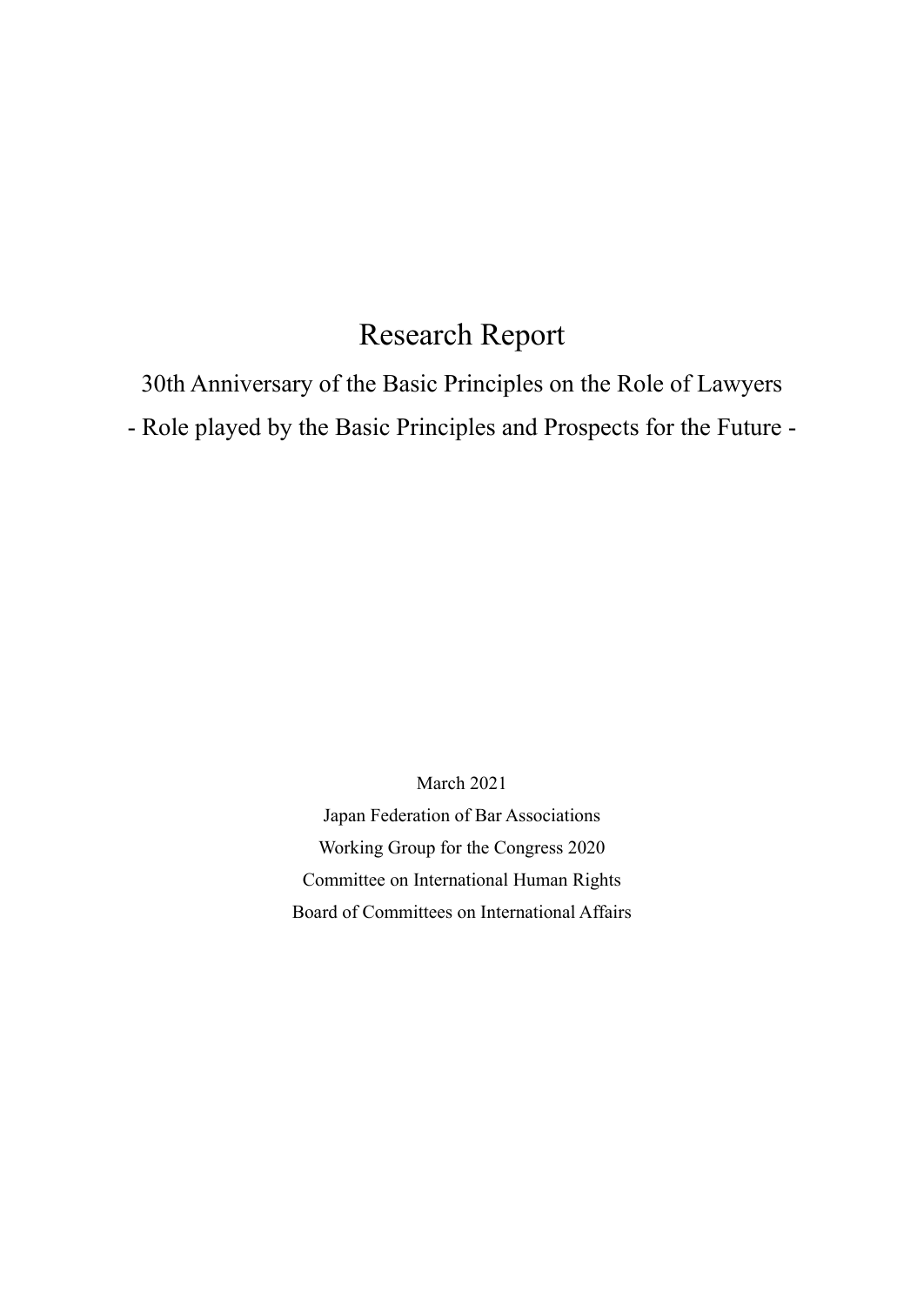Table of Contents

| 1. Formulation of the Basic Principles and the Role for Protection of Human Rights1        |
|--------------------------------------------------------------------------------------------|
| 2. Future of the Basic Principles - To Develop the Role of Bar Associations4               |
|                                                                                            |
|                                                                                            |
|                                                                                            |
|                                                                                            |
| III. Role and Challenges of the Basic Principles in the Asia-Pacific Region10              |
| 1. Status on the Independence of Lawyers in the Asia-Pacific Region11                      |
| 2. Responses of Bar Associations in the Asia-Pacific Region related to the Independence of |
|                                                                                            |
|                                                                                            |

## Appendix

| 2. Japan Federation of Bar Associations, "Opinion on Matters to Be Included in the Kyoto |
|------------------------------------------------------------------------------------------|
| Declaration at the 14th United Nations Congress on Crime Prevention and Criminal         |
|                                                                                          |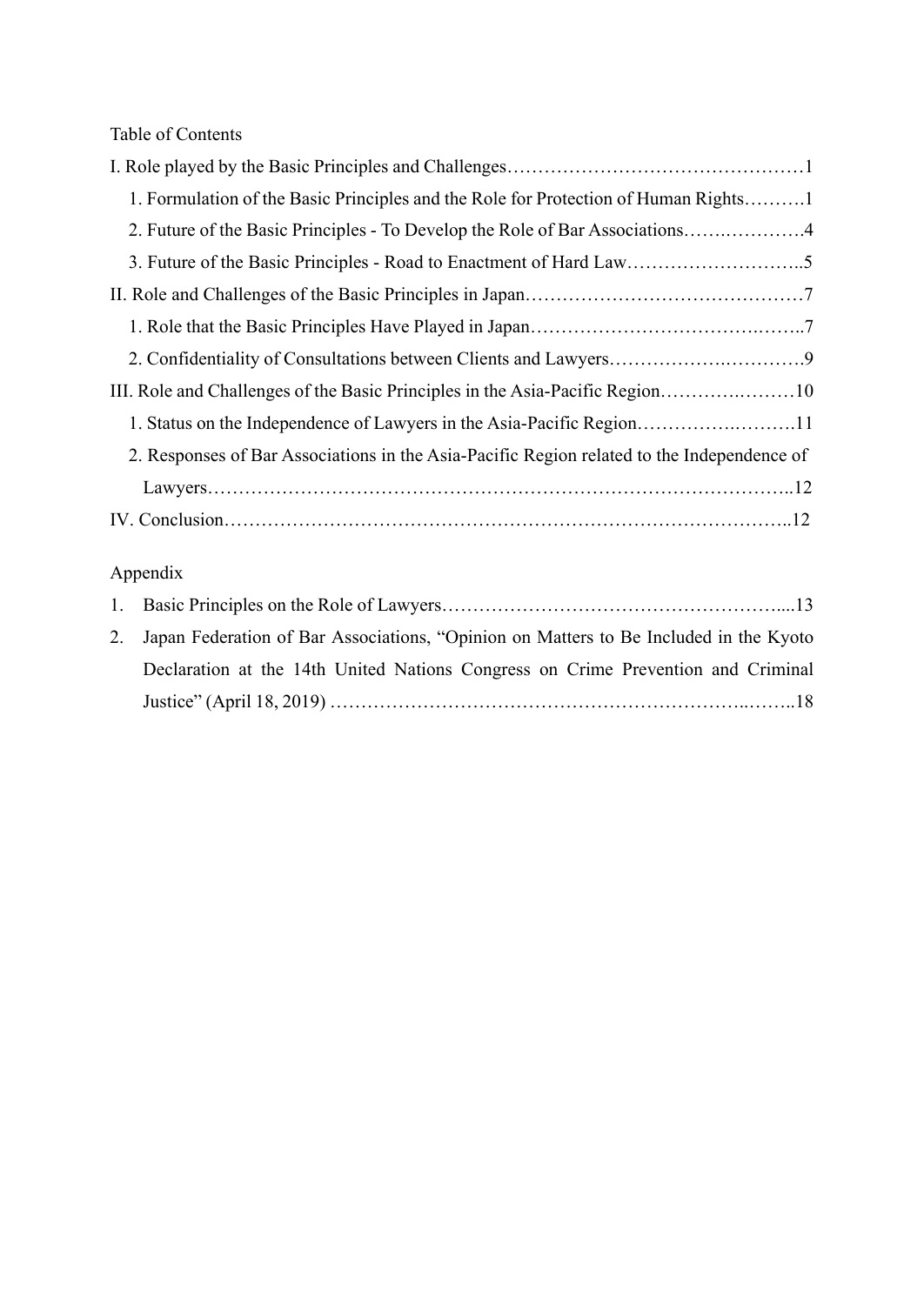- I. Role played by the Basic Principles and Challenges
	- 1. Formulation of the Basic Principles and the Role for Protection of Human Rights
		- (1) Formulation of the Basic Principles

Basic Principles on the Role of Lawyers mean international standard rules for lawyers adopted by the 8th United Nations Congress on the Prevention of Crime and the Treatment of Offenders held in Havana, Cuba in 1990 (hereinafter the United Nations Congress on the Prevention of Crime and the Treatment of Offenders shall be referred to as "Congress") (hereinafter referred to as "Basic Principles").

Preparation work for the Basic Principles was made based on a resolution of the role of lawyers made at the 7th Congress (held in Milan, Italy in 1985) and the Basic Principles were adopted by a resolution made at the 8th Congress  $(1990)$ .<sup>1</sup> The resolution requested the Member States to disseminate the Basic Principles in each country and incorporate the Principles into laws and policies. Further, it "invites Member States to inform the Secretary General every five years, beginning in 1992, of the progress achieved in the implementation of the Basic Principles, including their dissemination, their incorporation into domestic legislation, practice, procedures and policies, the problems faced in their implementation at the national level and assistance that might be needed from the international community, and requests the Secretary General to report thereon to the Ninth United Nations Congress on the Prevention of Crime and the Treatment of Offenders" (Paragraph 5) and "calls upon the Committee on Crime Prevention and Control to consider, as a matter of priority, ways and means of ensuring the effective implementation of this resolution" (Paragraph 8). In addition, the Committee on Crime Prevention and Control, the predecessor of Commission, was expected to function as a monitoring organ over all norms and guidelines of the United Nations in the field of criminal justice.<sup>2</sup>

In addition to the above Basic Principles, the "Basic Principles on the Independence of the Judiciary" were adopted by the 7th Congress and the "Guidelines on the Role of Prosecutors" were adopted by the 8th Congress.

As the background for the adoption of international standard rules for respective roles and independence with respect to the actors involved in justice, it can be

<sup>&</sup>lt;sup>1</sup> Basic Principles on the Role of Lawyers,' adopted by the 8th United Nations Congress on the Prevention of Crime and the Treatment of Offenders, Havana, Cuba, 27 August to 7 September 1990.

<sup>&</sup>lt;sup>2</sup> 8th Congress Report, "Liberty & Justice" Vol. 42, No. 2, p. 197-198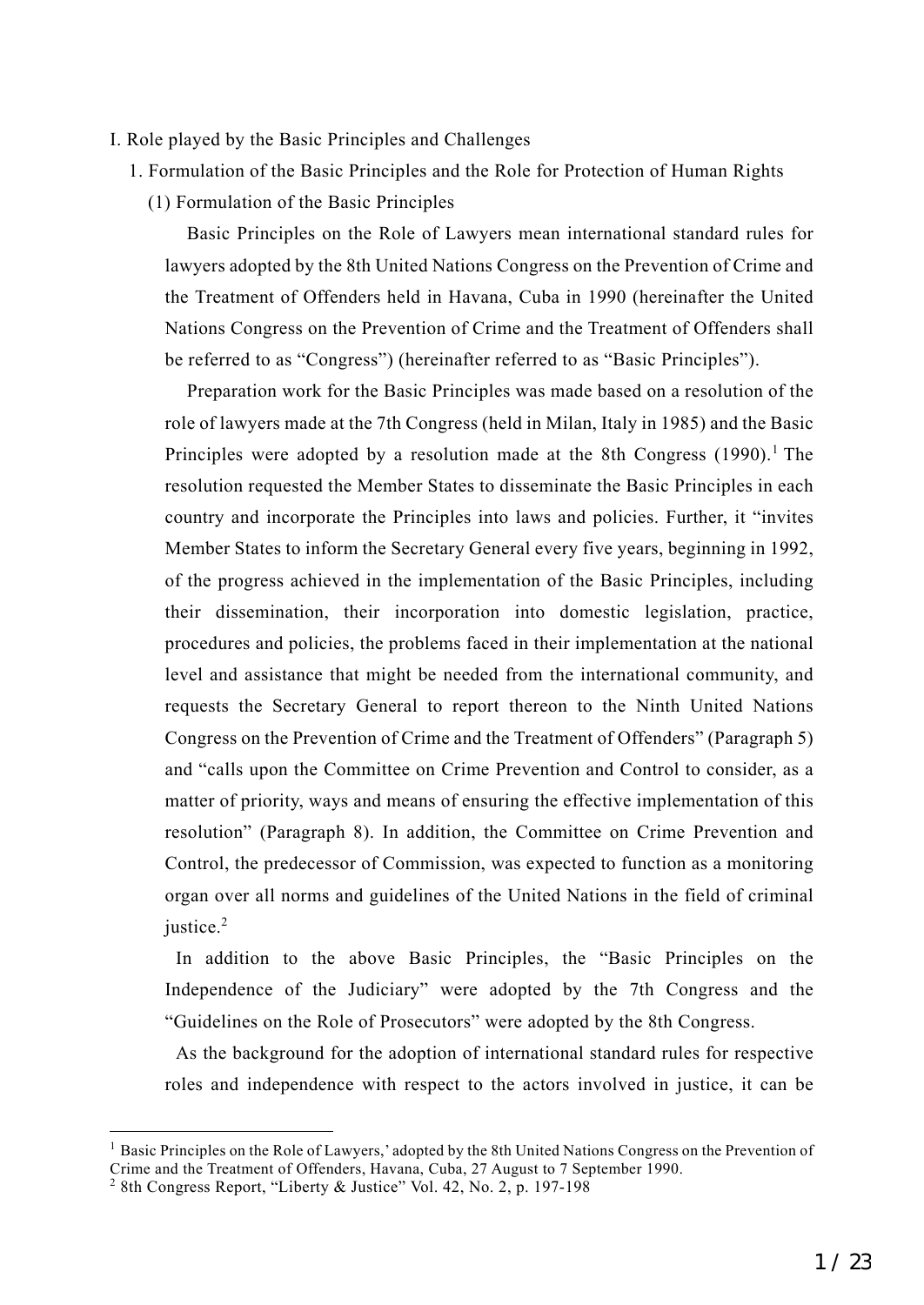pointed out that there was an intention to clarify the position of legal professions and protect them from unjust persecution as democratization movements advanced since the 1980's in former socialist countries, mainly in East Europe and the legal professions who played leading roles in such movements suffered from persecution in one place or another.

After the 8th Congress when the Basic Principles were adopted, the function of the Congress to adopt new standards and norms was lost. That is, as a result of granting authority to participate in decisions on crime prevention and criminal justice policies of the United Nations to the Commission on Crime Prevention and Criminal Justice established in 1992 (hereinafter referred to as "Commission"), Congress was positioned as an advisory organ on crime prevention and criminal justice programs of the United Nations.<sup>3</sup>

Against this background, at the Congress after the adoption of the Basic Principles, discussions on the Basic Principles and follow-ups have not been continued. The Basic Principles are no longer mentioned in resolutions or declarations.

However, even to this day, government and nongovernmental forces have continued to hinder the functions of judges and lawyers, necessitating the need for monitoring the implementation of standards and norms for judges and lawyers and for developing such standards and norms.

(2) Role to Protect Human Rights

l,

On the other hand, it seems that the United Nations may have delegated the function of protecting judges and lawyers to the field of human rights protection.

The International human rights law guarantees equal rights to all persons. Protection of the functions of lawyers is guaranteed as a right so that everyone may receive assistance from a lawyer in order to realize the right to receive a fair trial and defend themselves in criminal proceedings (Universal Declaration of Human Rights, Article 10 and Article 11 and International Covenant on Civil and Political Rights (ICCPR) Article 14).

The independence of lawyers has been considered as important along with the independence of judges in order to perform their functions to protect the human rights of all persons through justice.

<sup>&</sup>lt;sup>3</sup> Keiichi Urata "Activities of the United Nations in the Field of Crime Prevention and Criminal Justice" Horitsu no Hiroba, Vol. 48, No. 9, p. 12-7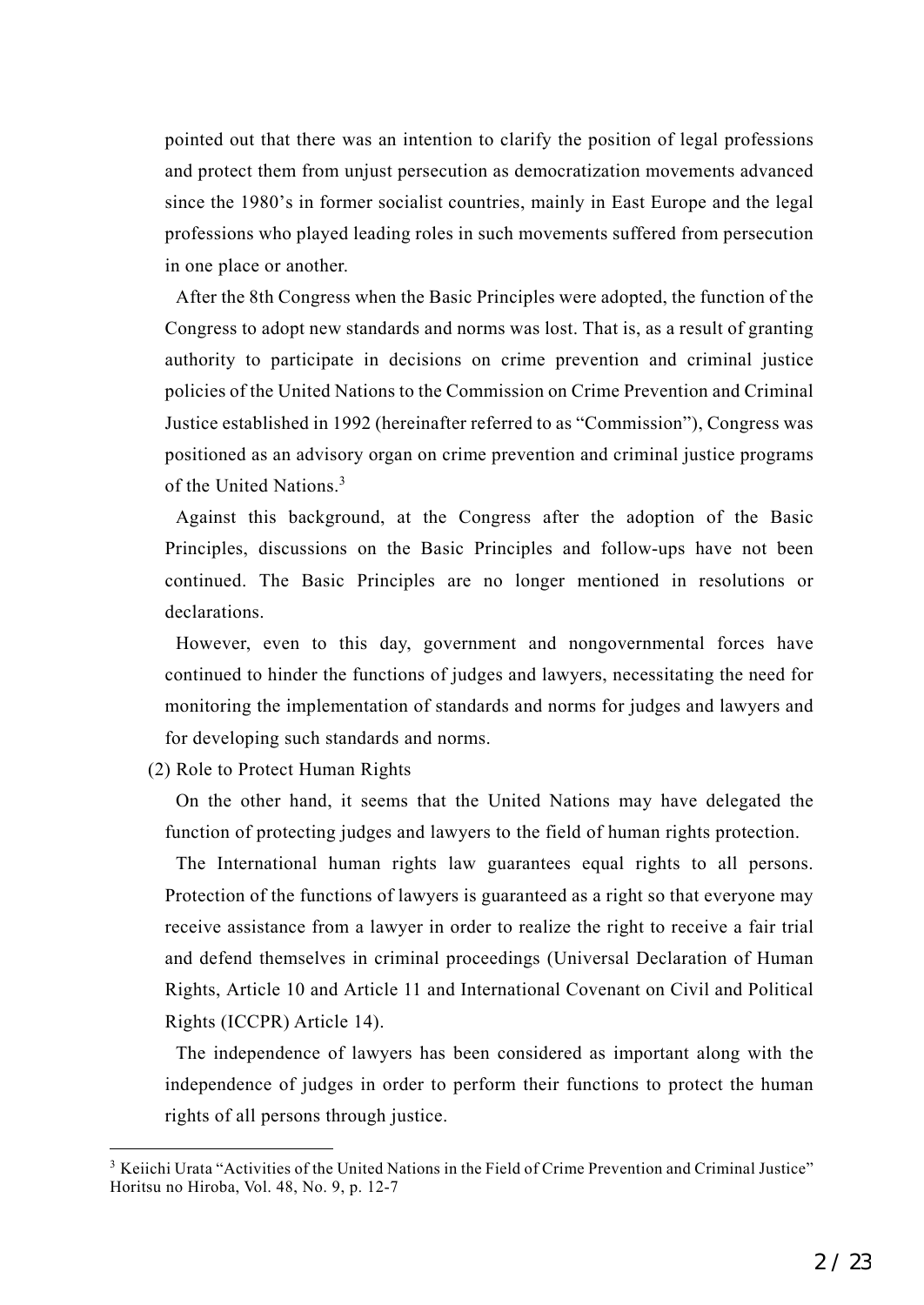"Vienna Declaration and Programme of Action," adopted by the World Conference on Human Rights in Vienna in 1993, declared with respect to the independence of judges and lawyers under the judicial system for protection of human rights that "Every State should provide an effective framework of remedies to redress human rights grievances or violations. The administration of justice, including law enforcement and prosecutorial agencies, and especially, an independent judiciary and legal profession in full conformity with applicable standards contained in international human rights instruments, is essential to the full and non-discriminatory realization of human rights and indispensable to the processes of democracy and sustainable development."

The former United Nations Commission on Human Rights adopted in 1994 a resolution on establishing "Special Rapporteurs on the Independence of Judges and Lawyers" and a resolution was approved by the Economic and Social Council. The former United Nations Commission on Human Rights nominated five Special Rapporteurs, organizing and expanding its duties. The Special Rapporteur determines the existence of violations with reference to the principles set forth in the Basic Principles in the report on evaluation of each case for which a complaint related to the functions of lawyers was made. That is, as a system of protecting the functions of lawyers, there is a system of Special Rapporteurs on the independence of judges and lawyers of the United Nations Human Rights Council and the system depends on the Basic Principles adopted by the Congress to which tasks other than human rights are delegated.

Protection of the functions of lawyers was mentioned in the periodical State's report review by human rights treaty bodies and individual communication cases thereto, where the Basic Principles were often referenced. As examples thereof, there were recommendations by the Human Rights Committee to Belarus, Libya, Azerbaijan, findings of violation of Nigeria by the African Commission on Human and Peoples' Rights and recommendations to China by the Committee against Torture.

(3) Necessity for a Monitoring System on Implementation

As stated above, the Basic Principles have been considered as international standards and norms to protect the functions of lawyers. The Basic Principles were adopted by the Congress addressing crime prevention and criminal justice of the United Nations, but follow-ups on how the Basic Principles were complied with and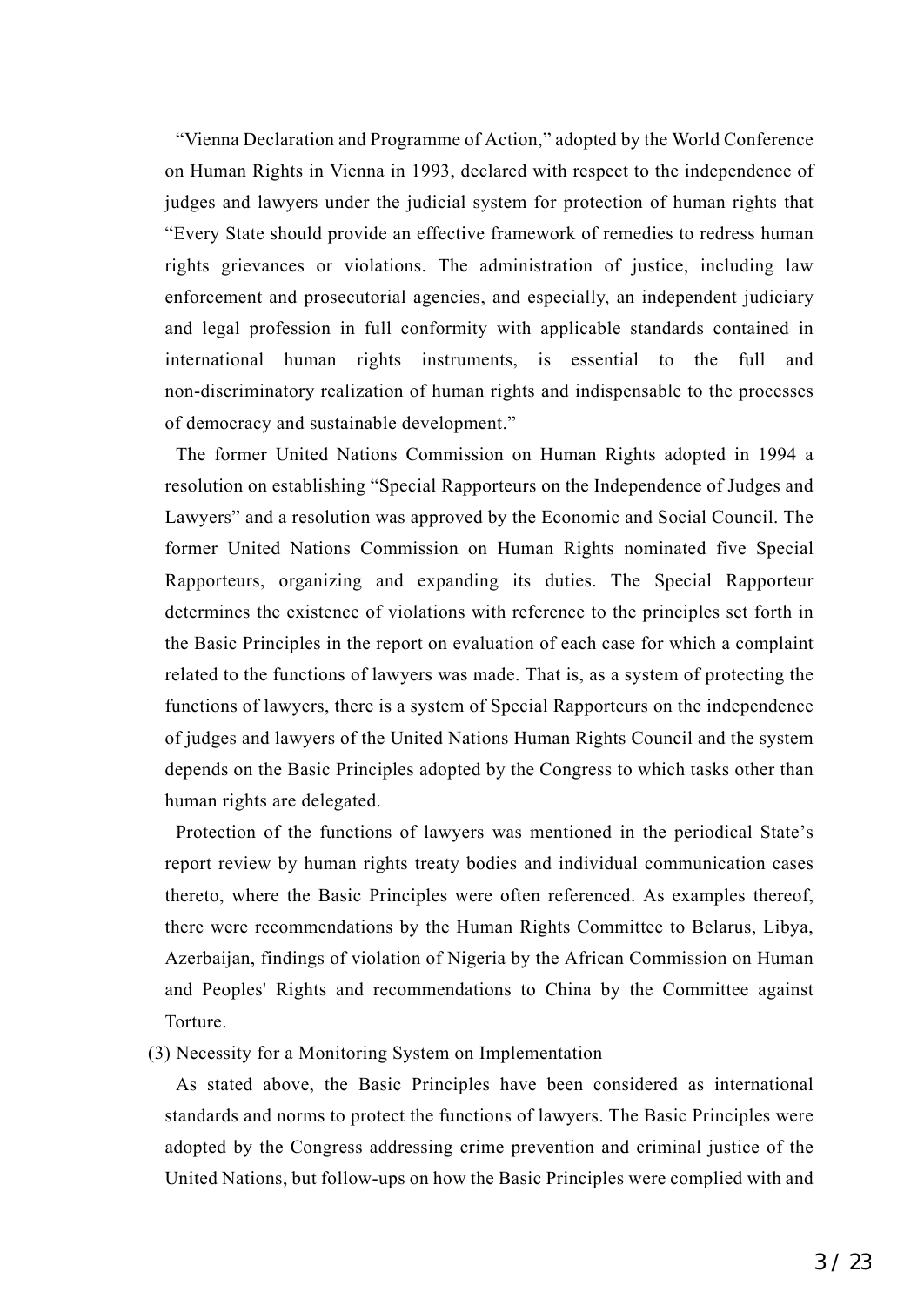implemented by respective countries around the world have not been sufficiently carried out at the Congress and Commission since the adoption thereof.

Now implementation of the Basic Principles is monitored by Special Rapporteurs on the Independence of Judges and Lawyers established under the United Nations Human Rights Council, and treaty bodies also mention the Basic Principles with respect to obstruction, etc., related to the functions of lawyers.

We should consider specifying and improving the Basic Principles corresponding to current circumstances, thirty (30) years after the adoption thereof. We sincerely desire that discussions will be activated, aiming to enhance the protection of the functions of lawyers at the Congress 2020.

2. Future of the Basic Principles - To Develop the Role of Bar Associations

In order to ensure the realization of the Basic Principles, it is important that activities of bar associations, comprised of lawyers as members, are protected. In the resolution adopted by the 7th Congress held prior to adoption of the Basic Principles, it is stated, "bar associations and other professional organizations of lawyers have a vital role and responsibility to strive to protect and defend their members against improper restrictions or infringement, as well as to uphold their professional ethics." 4 Recently, the Special Rapporteurs on the independence of judges and lawyers of the United Nations Human Rights Council made the following recommendations in a report on bar associations  $(2018).$ <sup>5</sup>

- The protection of individual members of bar associations, particularly in situations where they may not be able to adequately defend themselves, should be at the core of the mandate of any bar associations.
- It is the duty of all State authorities to respect the role of bar associations in protecting their members, so as to ensure that they are able to carry out their professional activities without any intimidation, hindrance, harassment or improper interference.

In the Basic Principles, with respect to the role of bar associations, professional associations of lawyers are mentioned in Principle 24 and Principle 25, however, clear and adequate principles to protect members are not indicated. That is, while

<sup>&</sup>lt;sup>4</sup> 'Seventh United Nations Congress on Prevention of Crime and the Treatment Offenders,' A/CONF.121/22/Rev.1, p. 87.

 $<sup>5</sup>$  'Report of the Special Rapporteur on the independence of judges and lawyers' A/73/365, 5 September</sup> 2018, paras. 105, 106.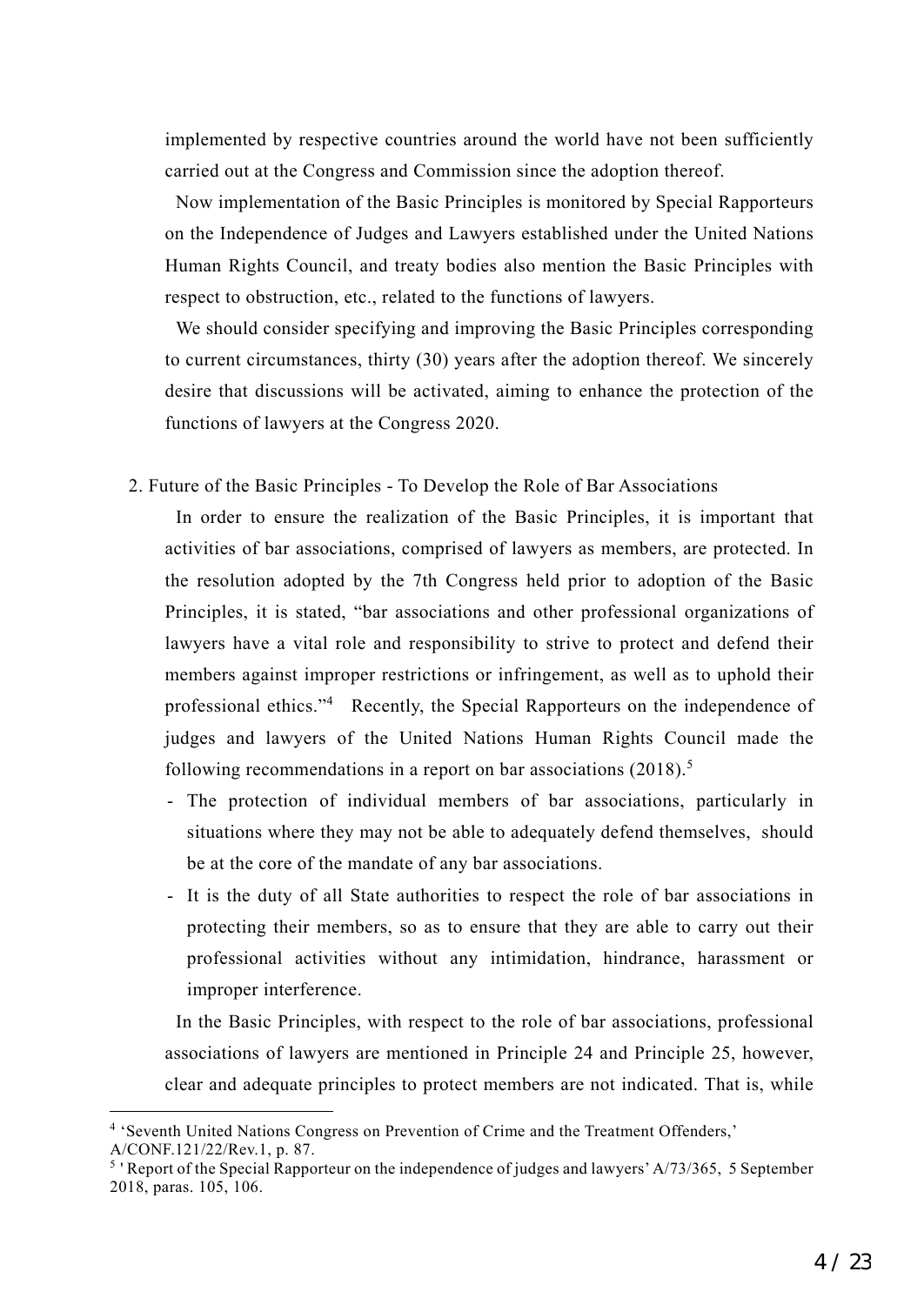indicating "to protect the professional integrity of members" as one of the roles of professional associations of lawyers, the Basic Principles only state that professional associations of lawyers shall "cooperate with government." Considering that the functions of lawyers are often threatened by government, the Basic Principles must include that bar associations should have a role to protect members against government and that such authority of bar associations shall be guaranteed by laws.

#### 3. Future of the Basic Principles - Road to Enactment of Hard Law

In democratic nations based on the rule of law, lawyers have an important role in that they are the core of judicial administration as intermediaries between citizens and courts and they ensure the public trust in courts. On the other hand, it is also important that clients trust the ability of individual lawyers and these principles have been confirmed by the European Court of Human Rights.

On January 24, 2018, the Parliamentary Assembly of Council of Europe (PACE) adopted a proposal for review of the convention on the role of lawyers. PACE states that the existing minimum standards for lawyers to ensure the freedom to perform legal professional functions do not have any binding force, but are expected to give practical effect on various principles arising from the obligations having binding force, including the European Convention on Human Rights. PACE considers that it is necessary to strengthen the legal status of its recommendations, including the above minimum standards and to establish regulations with legally binding force and a monitoring organ to implement these standards and regulations in order to protect the freedom to perform legal professional functions, in consideration of situations in which harassment, intimidation and attacks against lawyers have risen in some Member States. PACE requested the Committee of Ministers draft and adopt a European Convention on the Profession of Lawyers.<sup>6</sup>

On January 31, 2019, the Committee of Ministers of the Council of Europe decided to launch a feasibility study on drafting a European Convention on the Profession of Lawyers following the above recommendation of PACE that requested such a document.

<sup>&</sup>lt;sup>6</sup> https://www.ccbe.eu/fileadmin/speciality distribution/public/documents/Newsletter/ CCBEINFO71/EN\_newsletter\_71.pdf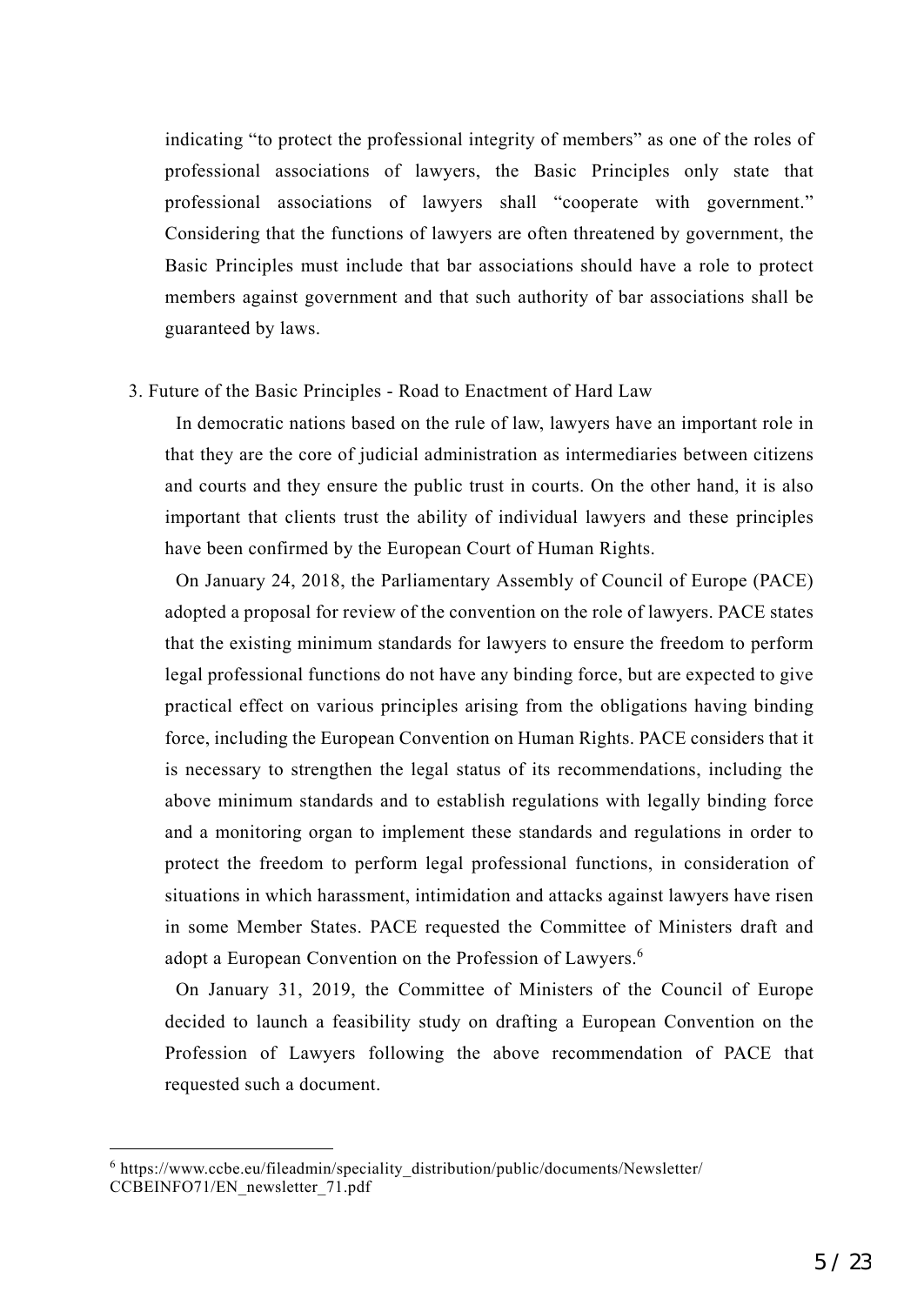Study items are as follows.<sup>7</sup>

- a. identifying the possible added value of drafting a convention, taking account of the protection provided by other Council of Europe instruments, in particular the European Convention on Human Rights and the case-law of the European Court of Human Rights,
- b. identifying and assessing the possible alternatives to drafting a convention, including, for instance a new recommendation or guidelines,
- c. defining, if appropriate and depending on the conclusions under items a and b, a tentative outline of the personal and material scope of a convention,
- d. drawing up, if appropriate and depending on the conclusions under items a and b, a tentative outline of draft terms of reference for a committee of experts responsible for drafting the convention, and advising on appropriate working methods.

After consultations with related committees, the Committee of Ministers stressed their concerns about "the threats, in certain national contexts, to the safety and independence of lawyers as well as to their ability to perform their professional duties effectively."<sup>8</sup> The Committee of Ministers also stated that "lawyers play a vital role in the administration of justice and that the free exercise of the profession of lawyer is indispensable to the full implementation of the fundamental right to a fair trial guaranteed by Article 6 of the European Convention on Human Rights."<sup>9</sup>

In April 2019, experts were appointed to investigate the above feasibility study. The study over a six (6) month period was to be completed by the end of 2019. Responding to the study, the Parliamentary Assembly of the Council of Europe adopted recommendations to the Committee of Ministers in October, 2020 'to proceed with the drafting and adoption of a legally-binding instrument as a priority'<sup>10</sup>

The Council of Bars and Law Societies of Europe (CCBE) actively supports the

<sup>&</sup>lt;sup>7</sup> "The case for drafting a European convention on the profession of lawyer"

Parliamentary Assembly Recommendation 2121 (2018) (Reply adopted by the Committee of Ministers on 30 January 2019 at the 1335th meeting of the Ministers' Deputies), 31 January 2019, para.6. <sup>8</sup> Ibid., para.3.

 $9$  Ibid.,

<sup>&</sup>lt;sup>10</sup> Parliamentary Assembly, 'The principles and guarantees of advocates,' Recommendation 2188 (2020), 23 October 2020, para.3. https://pace.coe.int/en/files/28820/html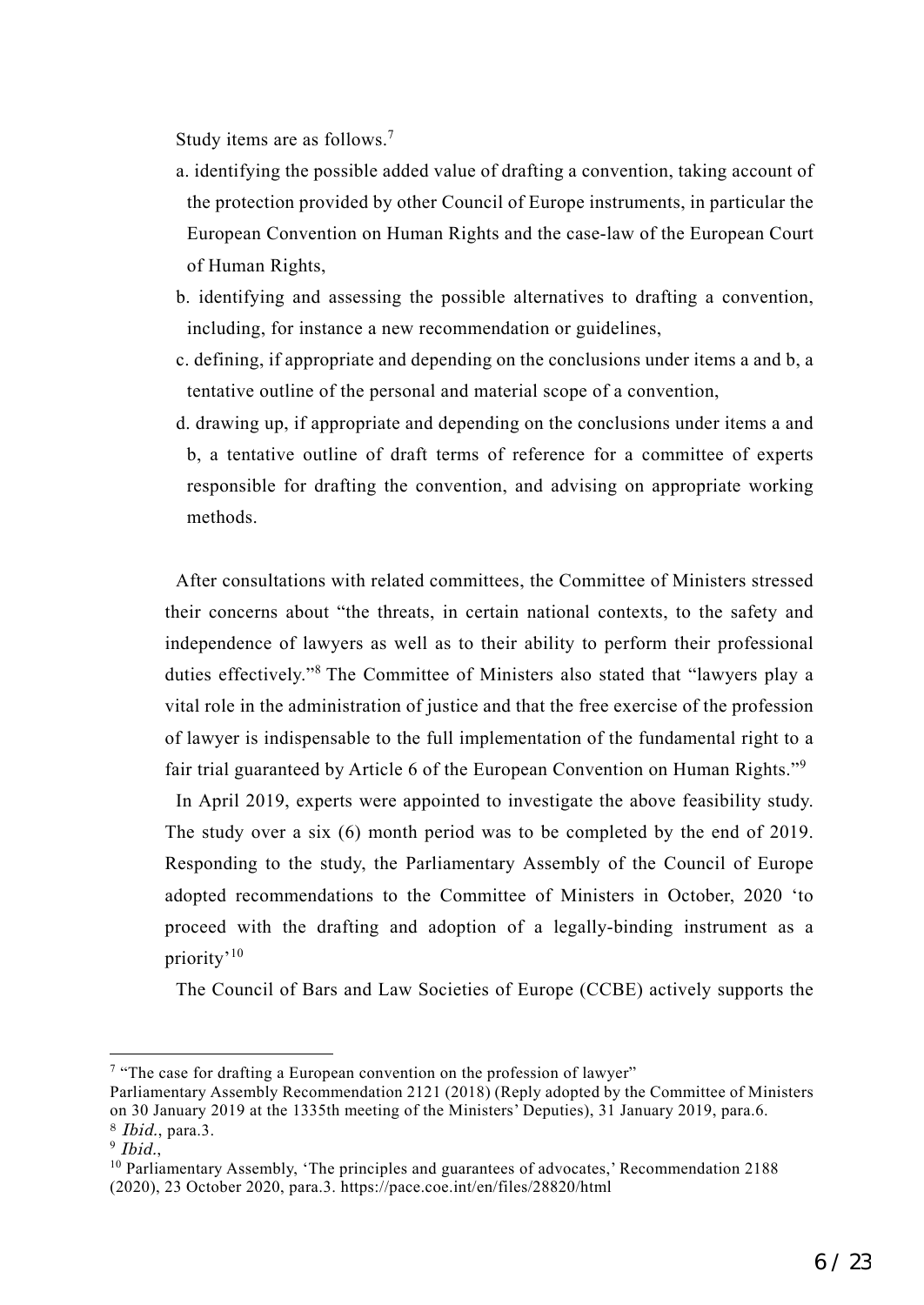above movement. $11$ 

- II. Role and Challenges of the Basic Principles in Japan
	- 1. Role that the Basic Principles Have Played in Japan
		- (1) Cases of Protection of the Functions of Lawyers in Japan

Basic Principles play the role of international standards and norms to prevent governmental interference with the functions of lawyers and prevent the government from disregarding interference by third parties.

Basic Principles provide for protection of the functions of lawyers under Paragraph 16 through Paragraph 22.<sup>12</sup>

After adoption of the resolution on the Basic Principles, the following cases, which threatened the functions of lawyers, occurred in Japan. Regarding such cases, the JFBA or each Bar Association announced statements by their respective Presidents and informal opinions of their respective Presidents.

In the statements of the respective Presidents and informal opinions of the respective Presidents, the Basic Principles were often mentioned.

- [1] Unjust interference with lawyers in criminal cases involving believers of Aum Shinrikyo.<sup>13</sup>
- [2] Unjust interference with a group of lawyers in the case of murder of a mother and child in Hikari-shi (sending letters of intimidation to bar associations and mass media) $14$
- [3] Cases of assault, intimidation or murder targeting lawyers by the counterparty, etc., of the cases
	- i) October 1997: Case of murder of wife of lawyer<sup>15</sup>
	- ii) September 2004: Case of assault of lawyer<sup>16</sup>

<sup>11</sup> https://www.ccbe.eu/news/ccbe-info-details/article/ccbe-info-79-feburary-2019/

 $12$  Citing the paragraphs cited in the statements, etc., for reference.

<sup>16.</sup> Governments shall ensure that lawyers (a) are able to perform all of their professional functions without intimidation, hindrance, harassment or improper interference; (b) are able to travel and to consult with their clients freely both within their own country and abroad; and (c) shall not suffer, or be threatened with, prosecution or administrative, economic or other sanctions for any action taken in accordance with recognized professional duties, standards and ethics.

<sup>18.</sup> Lawyers shall not be identified with their clients or their clients' causes as a result of discharging their functions.

<sup>&</sup>lt;sup>13</sup> Statement of President requesting the Understanding of the Role of Lawyers - Criminal Cases involving Believers of Aum Shinrikyo (JFBA) (June 28, 1995)

<sup>&</sup>lt;sup>14</sup> Statement of President requesting the Understanding of the Role of Lawyers and Seeking to Ensure Freedom of Defense Activities (JFBA) (July 11, 2007)

<sup>&</sup>lt;sup>15</sup> Statement on Obstruction of Duties of Lawyers (Dai-Ichi Tokyo Bar Association) (October 18, 1997)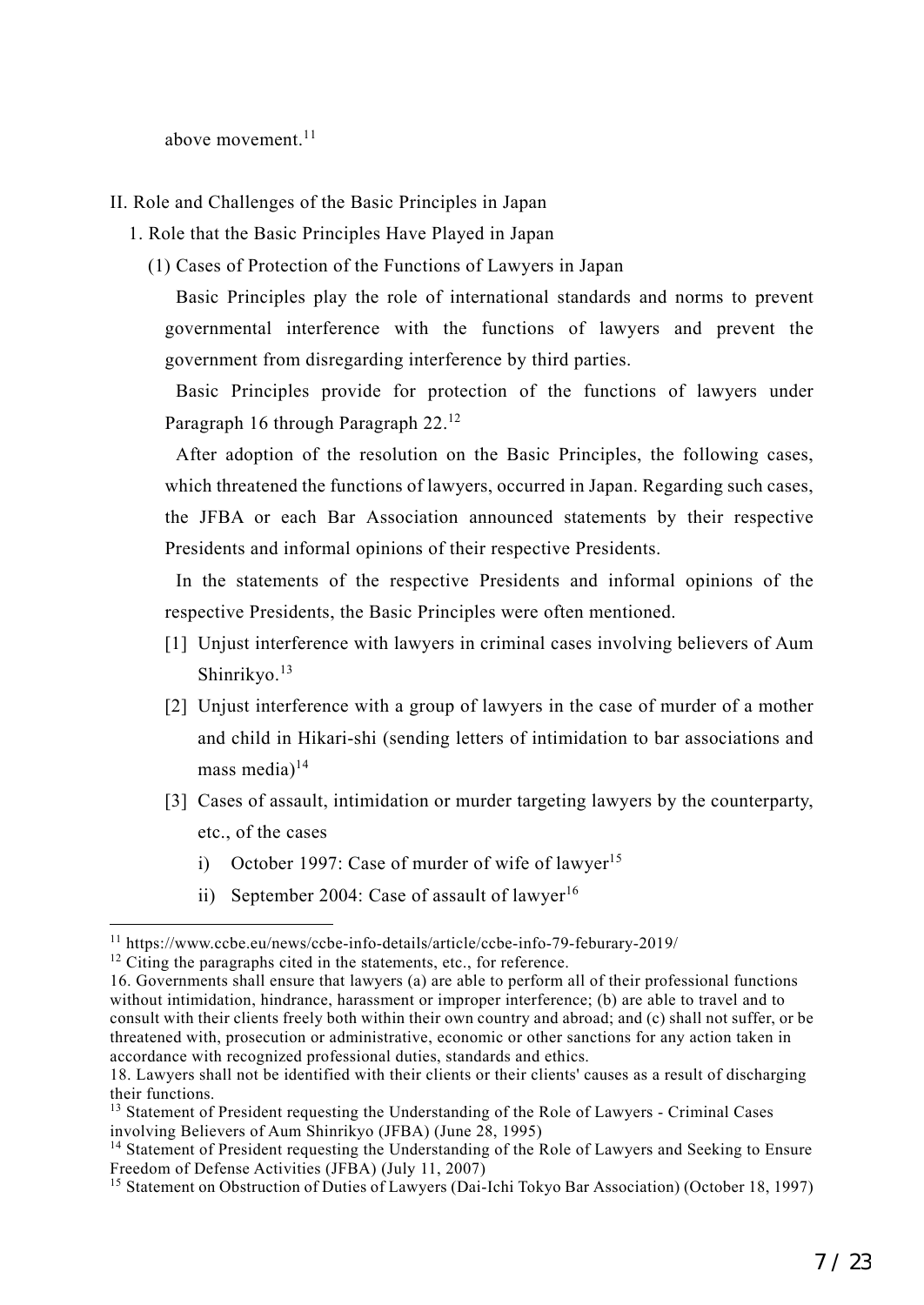- iii) September 2007: Case of murder of staff of law office<sup>17</sup>
- iv) June 2010: Case of murder of lawyer<sup>1819</sup>
- v) November 2010: Case of murder of lawyer $20^{202122}$
- vi) February 2011: Case of damage to a law office building<sup>23</sup>
- vii) March 2011: Case of violation of Act on Punishment of Physical Violence and Others against staff of law office<sup>24</sup>
- viii)May 2012: Case of attempted murder of lawyer<sup>25</sup>
- ix) August 2013: Case of assault of lawyer<sup>26</sup>
- [4] Case of obstruction of duties of a lawyer on the Internet.<sup>27</sup>
- [5] Unjust claim for disciplinary action

- i) Claim calling for disciplinary action against a group of lawyers in the case of murder of a mother and child in Hikari-shi and the fact that a claim for damages against such an act of calling for the above-mentioned claim was not admitted by the Supreme Court.<sup>28</sup>
- ii) Claim for disciplinary action raised by more than 800 people against all members of 21 Bar Associations<sup>29</sup>

<sup>&</sup>lt;sup>16</sup> Statement of President on Obstruction of Duties of Lawyers (Yokohama Bar Association (Currently Kanagawa Bar Association. The same shall apply hereinafter)) (October 13, 2004)

<sup>&</sup>lt;sup>17</sup> Statement on Obstruction of Duties of a Member of Osaka Bar Association and Case of Murder of a Clerical Staff (Osaka Bar Association) (September 14, 2007)

<sup>&</sup>lt;sup>18</sup> Informal Opinion of President on Obstruction of Duties of Lawyers (Yokohama Bar Association) (June 2, 2010)

<sup>&</sup>lt;sup>19</sup> Informal Opinion of President upon the Decision of Criminal Case of Obstruction of Duties (Yokohama Bar Association) (February 28, 2011)

<sup>&</sup>lt;sup>20</sup> Informal Opinion of President in the Case of Murder of a Member of Akita Bar Association (Akita Bar Association) (November 4, 2010)

<sup>&</sup>lt;sup>21</sup> Statement of President to request proper and fair investigations (Akita Bar Association) (November 9, 2010)

<sup>&</sup>lt;sup>22</sup> Statement of President requesting reexamination of the response of Akita Prefectural Police to the case of murder of the late lawyer, Hirotaka Tsuya (Akita Bar Association) (February 22, 2019)

<sup>&</sup>lt;sup>23</sup> It is mentioned in the Statement of President in the case of obstruction of duties in Ehime Prefecture (JFBA) (March 4, 2011)

 $^{24}$  Statement of President in the case of obstruction of duties in Ehime Prefecture (JFBA) (March 4, 2011)

<sup>&</sup>lt;sup>25</sup> Statement of President in the case of attempted murder of a member of Fukuoka Bar Association (Fukuoka Bar Association) (May 28, 2012)

<sup>&</sup>lt;sup>26</sup> Informal Opinion of President in the case of assault of a lawyer (Osaka Bar Association) (August 13, 2013)

 $27$  Statement of President on obstruction of duties of lawyers (Dai-Ichi Tokyo Bar Association) (December 2, 2015)

 $28$  Statement of President upon the judgment of the Supreme Court on the claim for damages against the act of calling for the claim for disciplinary action against a group of lawyers in the case of murder of a mother and child in Hikari-shi (JFBA) (October 17, 2011)

<sup>&</sup>lt;sup>29</sup> Informal Opinion of President on claims for disciplinary action against a number of members of Bar Associations throughout Japan (JFBA) (December 25, 2017)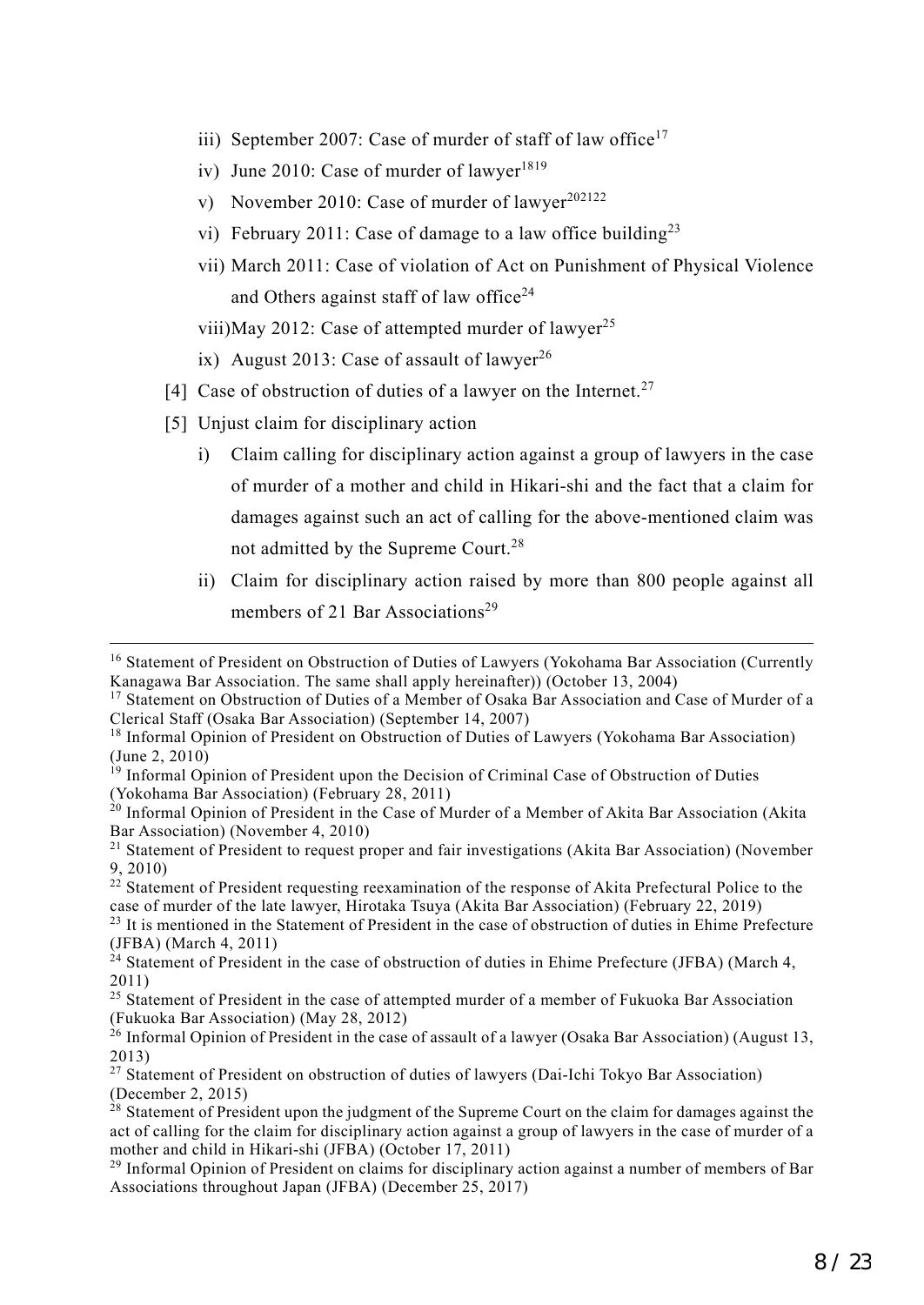- [6] Search and entry, etc., in a law office
	- In January 2020, public prosecutors, etc., of the Tokyo District Public Prosecutors Office conducted a search at the law office of lawyers in charge of a case of a suspected crime. Although the lawyers exercised the right to refuse confiscation pursuant to Article 105 of the Code of Criminal Procedure, prosecutors, etc., entered the law office from the back door without permission, stayed for an extended period of time, destroyed the lock of the door of the law office and video-recorded the inside of the office room of lawyers where the records of cases, etc., were stored.<sup>30</sup>
- (2) Current Problems with the Basic Principles

In the Basic Principles, the independence of lawyers is not specified. In order to ensure the free exercise of functions free from interference and also with a symbolic meaning, we believe it is necessary to specify the independence of the functions of lawyers.<sup>31</sup>

While acts of interference of the counterparty of the case tend to be physical violence against lawyers and people around them (families and office staff, etc.), acts of interference of third parties other than the above tend to concentrate on obstruction of duties of a specific lawyer by an unspecified number of or anonymous individuals such as libel and slander on the Internet and a claim for disciplinary actions without justifiable reason, and in the latter cases in particular, it is difficult to respond by individual lawyers. In the Basic Principles, however, the authority and obligation of bar associations to protect lawyers from the above improper interference are not specified.<sup>32</sup> We think it is necessary to specify such point.

2. Confidentiality of Consultations between Clients and Lawyers

l,

Basic Principles require governments to ensure, together with other rights, that all detained persons can receive visits, communication and consultation provided by a lawyer in "full confidentiality" as special protection in criminal justice (Principle

<sup>31</sup> Refer to Yasushi Higashizawa, "Basic Principles on the Role of Lawyers - Role played in Protection of Human Rights and Challenges" (Meiji Gakuin University, Graduate Law School, Law Review, No. 24, 2016, p. 53)

<sup>&</sup>lt;sup>30</sup> Informal Opinion of President protesting the search of a law office (JFBA) (January 31, 2020)

<sup>&</sup>lt;sup>32</sup> Refer to "Basic Principles on the Role of Lawyers - Role played in Protection of Human Rights and Challenges" above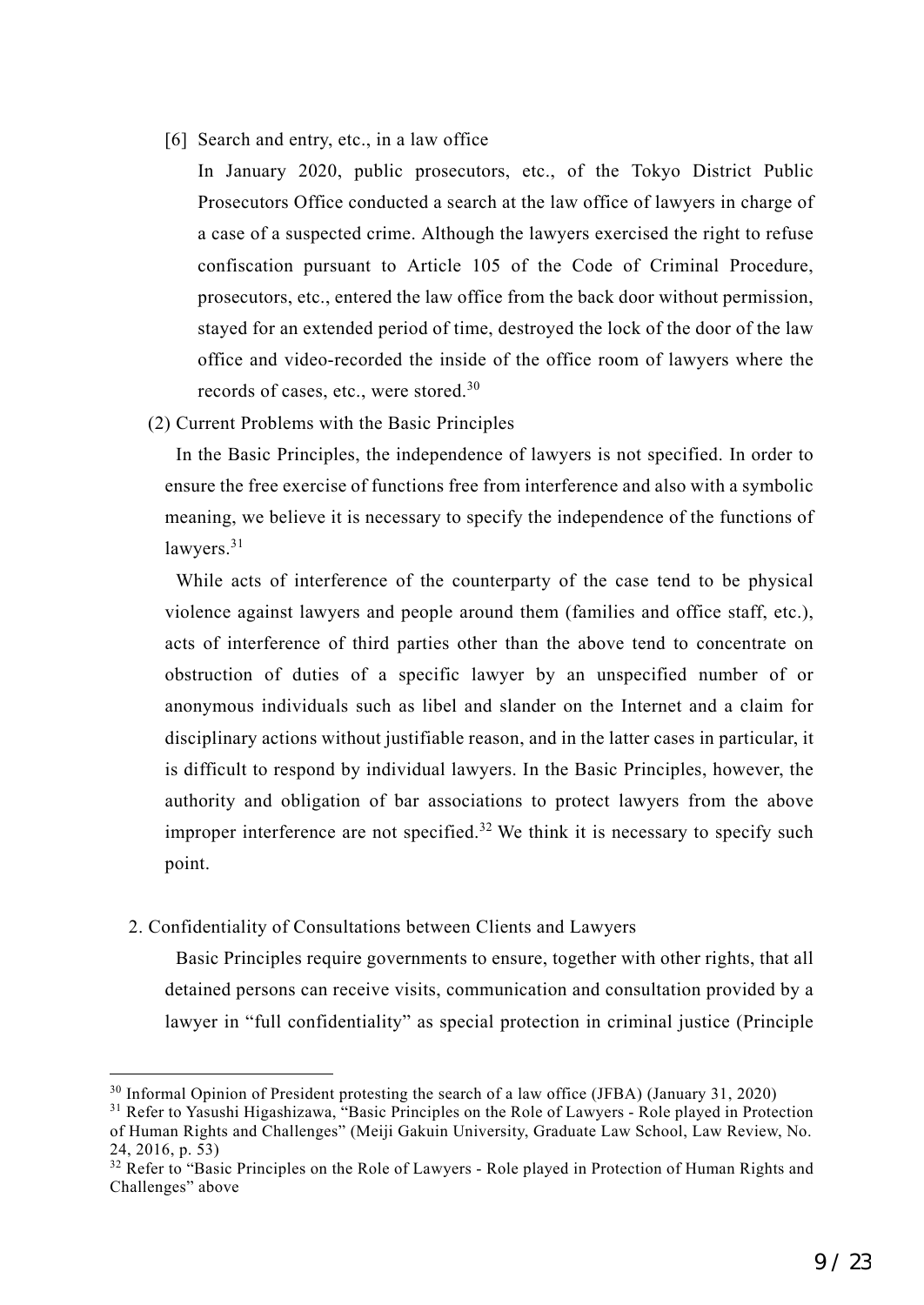8). Considering that such protection of confidentiality is based on trust relationships between lawyers and their clients, it requires respective governments to recognize and respect confidentiality, which extends to "all communication and consultation between lawyers and their clients based on a professional relationship," whether clients are detained or not or assistance of lawyers is provided in criminal or civil cases (Principle 22). Further, the Nelson Mandela Rules (revised United Nations Standard Minimum Rules for the Treatment of Prisoners: 2015) strive to protect confidentiality by providing for that detainees may consult on any legal matter with a legal adviser or legal assistance provider of their own choice under conditions where facility staff will not be able to hear (Rule 61 of the Rules).

It is still being disputed even today in many criminal and administrative trials concerning the interpretation of related domestic laws whether such protection of confidentiality is adequately ensured under the Japanese legal system and legal practices. There have been frequent disputes over the following cases: with respect to consultations between a suspect/defendant and a lawyer in criminal proceedings, cases where the administrator of detention facilities attempted to restrict bringing in and use of electronic devices by a lawyer; investigators attempted to obtain details of consultations by interrogating a suspect/defendant after consultations or by search and seizure of the records and notes of consultations; and the administrator of detention facilities conducted censorship of letters between a detained suspect/defendant and a lawyer exceeding necessity as a result of detention. Other than ordinary criminal proceedings, there are cases disputed over consultations, where the administrator of detention facilities makes a detention officer witness consultations with a lawyer when a death row inmate makes a petition for retrial or a detained person brings litigation over the treatment in the detention facilities. In addition, regarding Principle 22, which protects the confidentiality of communications with lawyers, there exists in Japan no law or system specifically protecting confidentiality.

Under such circumstances, in Japan, the legal system and practices should be continually improved in order to implement confidentiality of consultations between suspects/defendants or clients in general and lawyers, which is protected under the Basic Principles.

III. Role and Challenges of the Basic Principles in the Asia-Pacific Region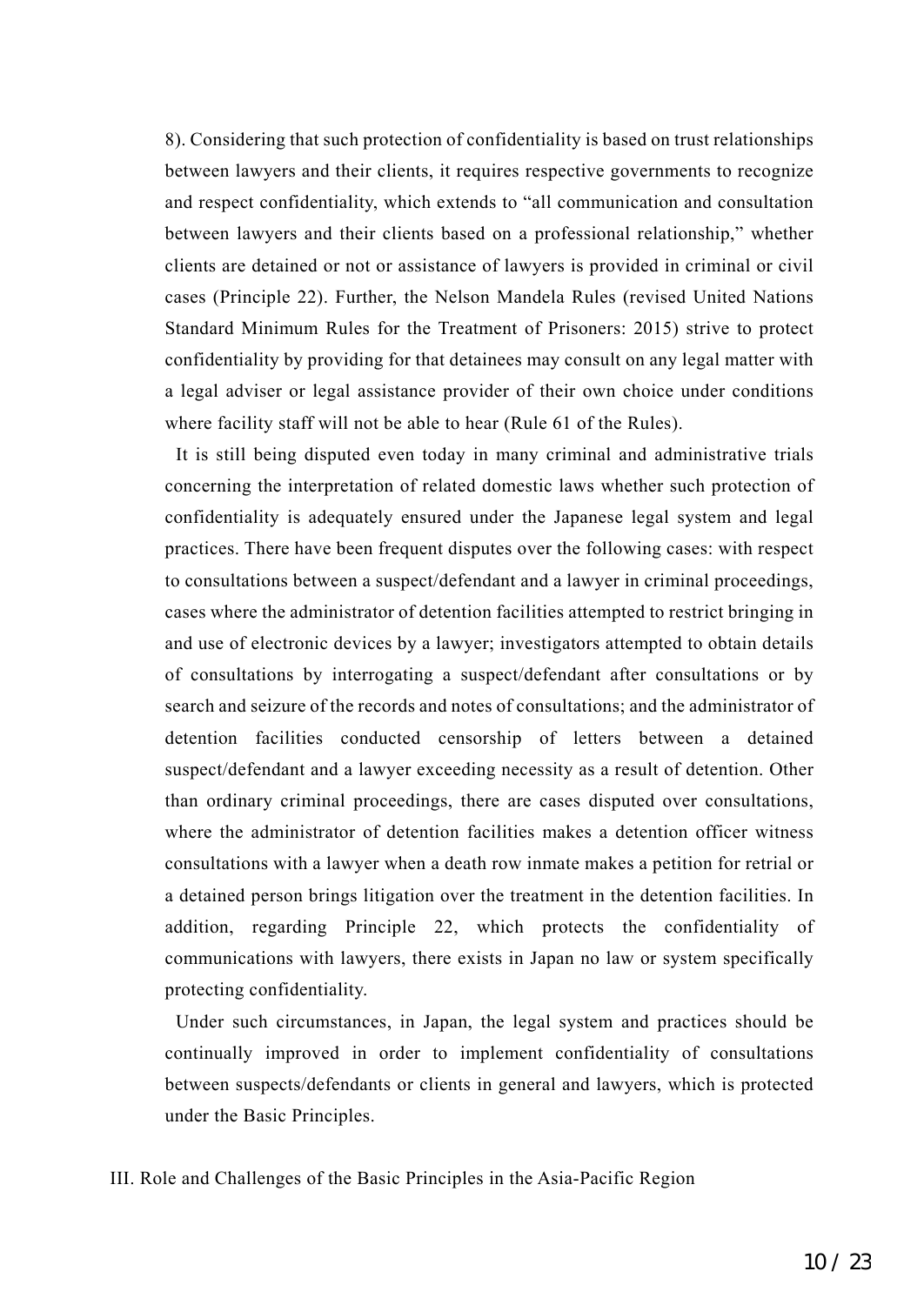#### 1. Status on the Independence of Lawyers in the Asia-Pacific Region

The independence of lawyers is significantly threatened by interference with and attacks on the performance of their functions. Recently, a severe judgment handed down on Ms. Nasrin Sotoudeh, a famous human rights lawyer in Iran, shook the world's legal profession. According to reports, defending protesting women, including a woman who was charged for taking off her veil which she was forced to wear, resulted in imprisonment for 38 years and 148 lashes.<sup>33</sup>

Interference and attacks related to the functions of lawyers come not only from state authority. Such social groups as religious and ethnic extremists, influential politicians and opponents, including corporations and media also conduct interference and attacks related to the functions of lawyers. Accordingly, the Basic Principles specify the obligations of the state that it not only ensures its organs shall not engage in improper interference with or attacks on lawyers, but also ensures the performance of their professional functions without being subject to such interference or attacks (Principle 16).

However, interference and attacks on lawyers have continued for these last 30 years since the adoption of the Basic Principles. Special Rapporteurs on the independence of judges and lawyers of the United Nations Human Rights Council reported in their recent annual report that, out of reports made to respective states during the seven (7) months between August 2015 and February 2016, "approximately 12 reports contained arguments on the infringement of rights and the independence of lawyers, including murder, attack, threats, intimidation, harassment and detention and unjust restrictions on their business."<sup>34</sup> CCBE indicates in its report of 2019, "CCBE has sent more than 150 letters in support of approximately 800 persecuted lawyers over the previous three (3) years" and the targeted countries include China, Turkey, Iran, the Philippines, India, Azerbaijan, Russia, Ukraine and Kazakhstan in order of the number of cases and many of these countries are from Asia.<sup>35</sup>

<sup>&</sup>lt;sup>33</sup> "Husband of Iranian human rights lawyer says she is sentenced to 38 years, 148 lashes" REUTERS, March 11, 2019. Refer to statement of each international organization of lawyers. International Bar Association's Human Rights Institute (IBAHRI), March 15, 2019, International Association of Lawyers (UIA), March 16, 2019 and The Law Association for Asia and the Pacific (LAWASIA), May 9, 2019.

<sup>34</sup> A/HRC/32/34(2016), paras. 10-12.

<sup>&</sup>lt;sup>35</sup> The CCBE, "Threats to the Legal Profession," February 18, 2019, pp. 3-4.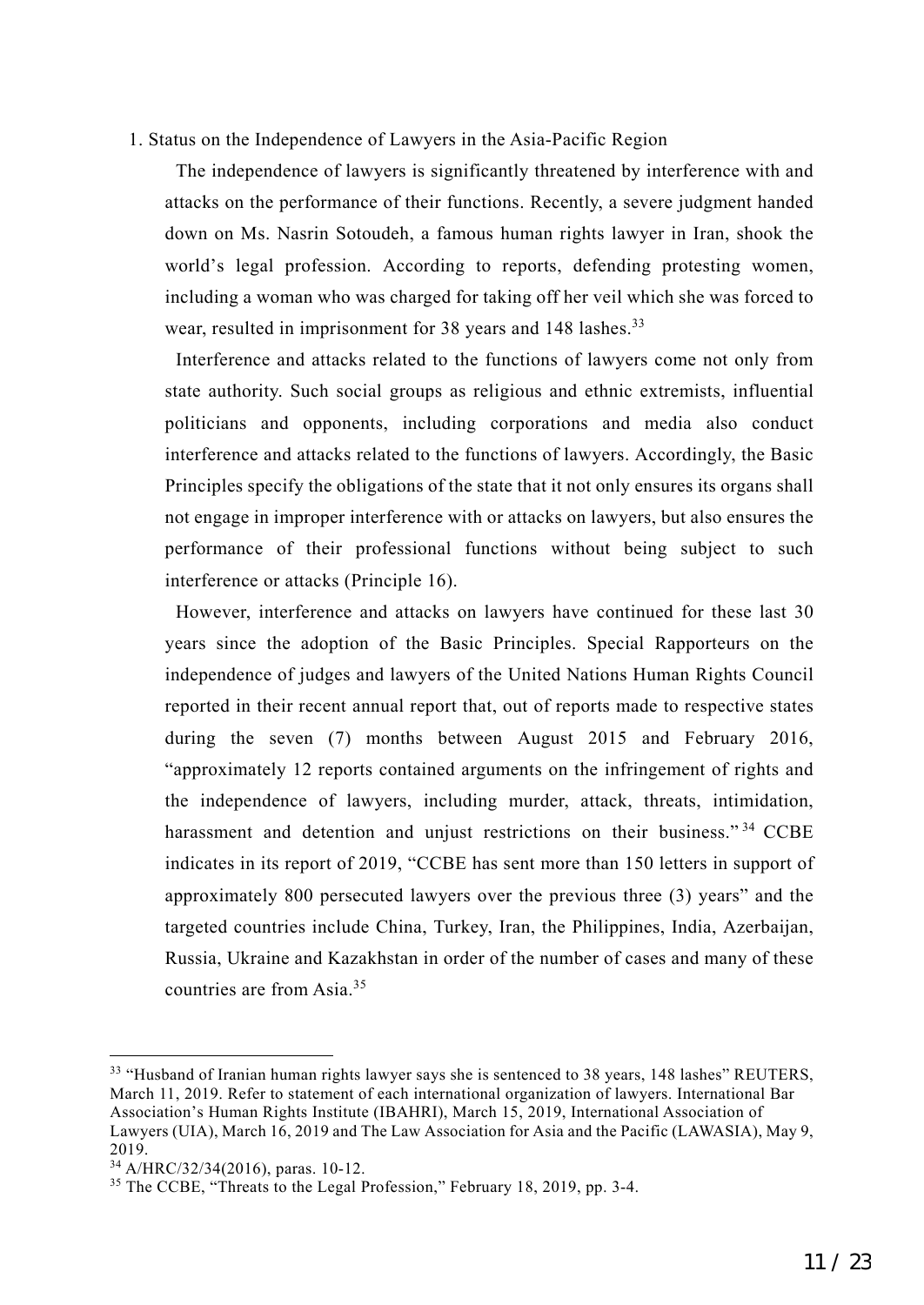2. Responses of Bar Associations in the Asia-Pacific Region related to the Independence of Lawyers

The Law Association for Asia and the Pacific (LAWASIA), which includes member bar associations and individual lawyers in each country in the Asia-Pacific region, has issued statements of concern since 2015 about the status of lawyers in such countries as China, Turkey, Pakistan, the Philippines, Maldives and Iran.<sup>36</sup>

#### VI. Conclusion

l,

As reported above, the Basic Principles adopted at the  $8<sup>th</sup>$  UN Congress in 1990 has played a great role in international community as fundamental principles to guarantee human rights of individuals and to ensure rule of law in the society. However, despite the Basic Principles, attacks and interferences against lawyers are being committed by governments and social groups which deem the pursuit of duties by lawyers uncomfortable, or they are left untouched by governments.

Such a situation on the Basic Principles remains as similar in Japan as found in many statements of bar associations. Particularly in Japan, it still lacks laws and systems to ensure confidentiality of consultation between clients and lawyers.

In addition, in many countries in Asia and the Pacific surrounding Japan, attacks against lawyers are being repeated on grounds of the pursuit of their duties.

What are required against such a situation are, as stated in the Opinion of the JFBA adopted April 18, 2019, firstly international mechanism to monitor implementation of the non-legally binding Basic Principles, and secondly expansion of Basic Principles to cover and guarantee roles of bar associations to protect lawyers. Those improvements would be advanced significantly by adoption of a treaty on role of lawyers with legally binding nature, which is now prepared at Council of Europe.

<sup>&</sup>lt;sup>36</sup> Refer below for each statement. https://www.lawasia.asn.au/resources-publications/advocacy-documents.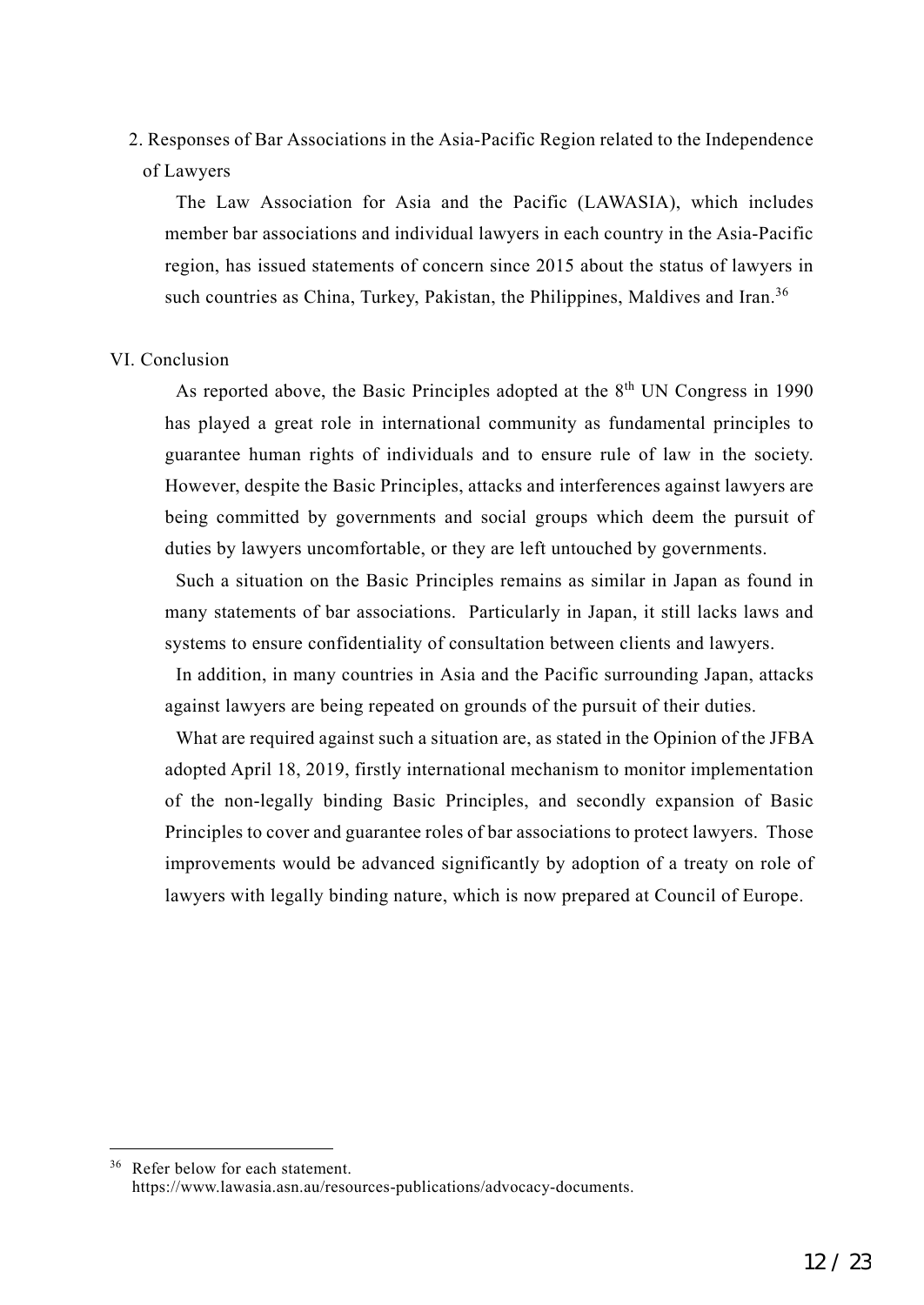### **Basic Principles on the Role of Lawyers**

*Adopted by the Eighth United Nations Congress on the Prevention of Crime and the Treatment of Offenders, Havana, Cuba, 27 August to 7 September 1990*

Whereas in the Charter of the United Nations the peoples of the world affirm, inter alia, their determination to establish conditions under which justice can be maintained, and proclaim as one of their purposes the achievement of international cooperation in promoting and encouraging respect for human rights and fundamental freedoms without distinction as to race, sex, language or religion,

Whereas the Universal Declaration of Human Rights enshrines the principles of equality before the law, the presumption of innocence, the right to a fair and public hearing by an independent and impartial tribunal, and all the guarantees necessary for the defence of everyone charged with a penal offence,

Whereas the International Covenant on Civil and Political Rights proclaims, in addition, the right to be tried without undue delay and the right to a fair and public hearing by a competent, independent and impartial tribunal established by law,

Whereas the International Covenant on Economic, Social and Cultural Rights recalls the obligation of States under the Charter to promote universal respect for, and observance of, human rights and freedoms,

Whereas the Body of Principles for the Protection of All Persons under Any Form of Detention or Imprisonment provides that a detained person shall be entitled to have the assistance of, and to communicate and consult with, legal counsel,

Whereas the Standard Minimum Rules for the Treatment of Prisoners recommend, in particular, that legal assistance and confidential communication with counsel should be ensured to untried prisoners,

Whereas the Safe guards guaranteeing protection of those facing the death penalty reaffirm the right of everyone suspected or charged with a crime for which capital punishment may be imposed to adequate legal assistance at all stages of the proceedings, in accordance with article 14 of the International Covenant on Civil and Political Rights,

Whereas the Declaration of Basic Principles of Justice for Victims of Crime and Abuse of Power recommends measures to be taken at the international and national levels to improve access to justice and fair treatment, restitution, compensation and assistance for victims of crime,

Whereas adequate protection of the human rights and fundamental freedoms to which all persons are entitled, be they economic, social and cultural, or civil and political, requires that all persons have effective access to legal services provided by an independent legal profession,

Whereas professional associations of lawyers have a vital role to play in upholding professional standards and ethics, protecting their members from persecution and improper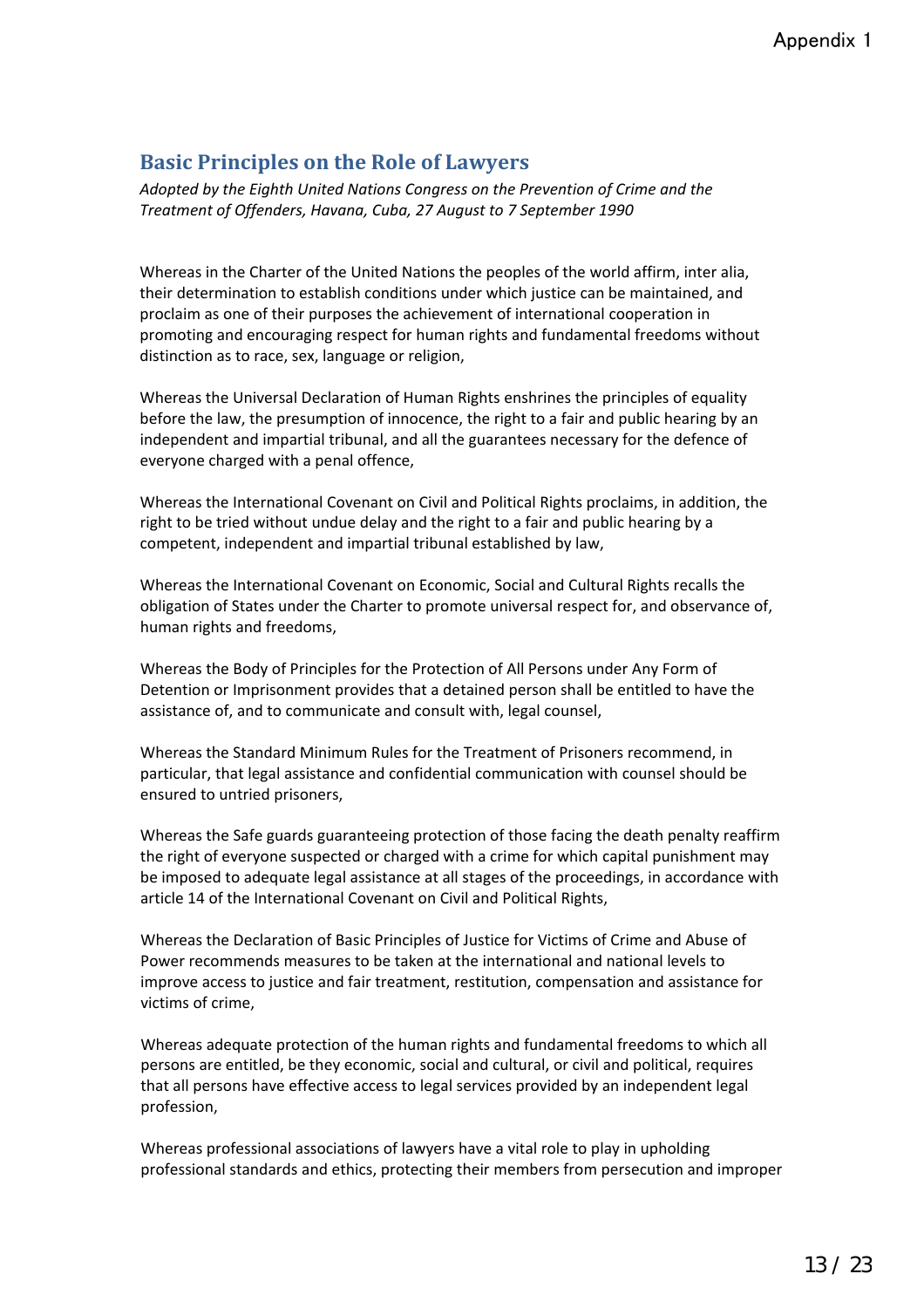restrictions and infringements, providing legal services to all in need of them, and cooperating with governmental and other institutions in furthering the ends of justice and public interest, The Basic Principles on the Role of Lawyers, set forth below, which have been formulated to assist Member States in their task of promoting and ensuring the proper role of lawyers, should be respected and taken into account by Governments within the framework of their national legislation and practice and should be brought to the attention of lawyers as well as other persons, such as judges, prosecutors, members of the executive and the legislature, and the public in general. These principles shall also apply, as appropriate, to persons who exercise the functions of lawyers without having the formal status of lawyers.

Access to lawyers and legal services

1. All persons are entitled to call upon the assistance of a lawyer of their choice to protect and establish their rights and to defend them in all stages of criminal proceedings.

2. Governments shall ensure that efficient procedures and responsive mechanisms for effective and equal access to lawyers are provided for all persons within their territory and subject to their jurisdiction, without distinction of any kind, such as discrimination based on race, colour, ethnic origin, sex, language, religion, political or other opinion, national or social origin, property, birth, economic or other status.

3. Governments shall ensure the provision of sufficient funding and other resources for legal services to the poor and, as necessary, to other disadvantaged persons. Professional associations of lawyers shall cooperate in the organization and provision of services, facilities and other resources.

4. Governments and professional associations of lawyers shall promote programmes to inform the public about their rights and duties under the law and the important role of lawyers in protecting their fundamental freedoms. Special attention should be given to assisting the poor and other disadvantaged persons so as to enable them to assert their rights and where necessary call upon the assistance of lawyers.

Special safeguards in criminal justice matters

5. Governments shall ensure that all persons are immediately informed by the competent authority of their right to be assisted by a lawyer of their own choice upon arrest or detention or when charged with a criminal offence.

6. Any such persons who do not have a lawyer shall, in all cases in which the interests of justice so require, be entitled to have a lawyer of experience and competence commensurate with the nature of the offence assigned to them in order to provide effective legal assistance, without payment by them if they lack sufficient means to pay for such services.

7. Governments shall further ensure that all persons arrested or detained, with or without criminal charge, shall have prompt access to a lawyer, and in any case not later than forty‐ eight hours from the time of arrest or detention.

8. All arrested, detained or imprisoned persons shall be provided with adequate opportunities, time and facilities to be visited by and to communicate and consult with a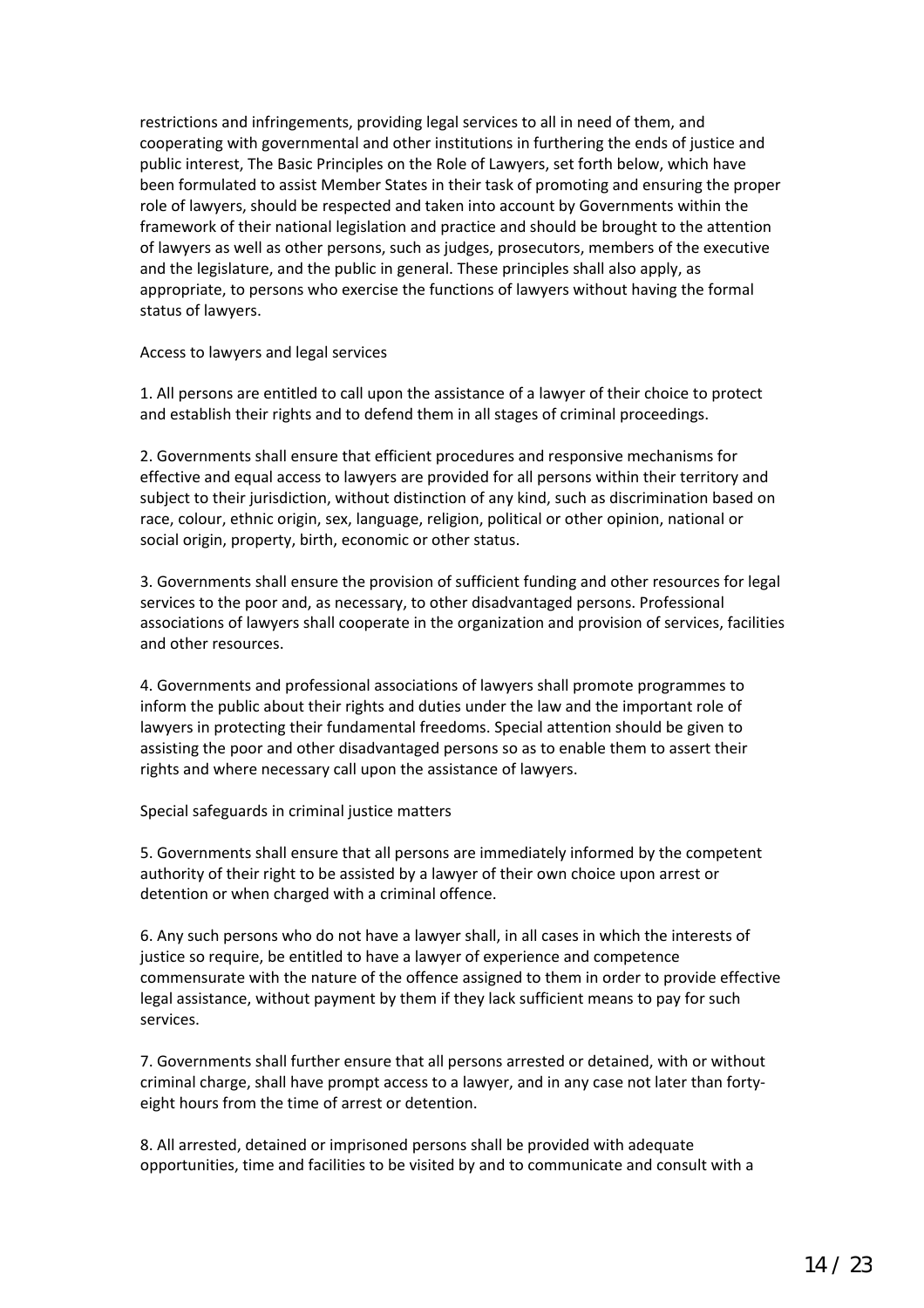lawyer, without delay, interception or censorship and in full confidentiality. Such consultations may be within sight, but not within the hearing, of law enforcement officials.

#### Qualifications and training

9. Governments, professional associations of lawyers and educational institutions shall ensure that lawyers have appropriate education and training and be made aware of the ideals and ethical duties of the lawyer and of human rights and fundamental freedoms recognized by national and international law.

10. Governments, professional associations of lawyers and educational institutions shall ensure that there is no discrimination against a person with respect to entry into or continued practice within the legal profession on the grounds of race, colour, sex, ethnic origin, religion, political or other opinion, national or social origin, property, birth, economic or other status, except that a requirement, that a lawyer must be a national of the country concerned, shall not be considered discriminatory.

11. In countries where there exist groups, communities or regions whose needs for legal services are not met, particularly where such groups have distinct cultures, traditions or languages or have been the victims of past discrimination, Governments, professional associations of lawyers and educational institutions should take special measures to provide opportunities for candidates from these groups to enter the legal profession and should ensure that they receive training appropriate to the needs of their groups.

Duties and responsibilities

12. Lawyers shall at all times maintain the honour and dignity of their profession as essential agents of the administration of justice.

13. The duties of lawyers towards their clients shall include:

(a) Advising clients as to their legal rights and obligations, and as to the working of the legal system in so far as it is relevant to the legal rights and obligations of the clients;

(b) Assisting clients in every appropriate way, and taking legal action to protect their interests;

(c) Assisting clients before courts, tribunals or administrative authorities, where appropriate.

14. Lawyers, in protecting the rights of their clients and in promoting the cause of justice, shall seek to uphold human rights and fundamental freedoms recognized by national and international law and shall at all times act freely and diligently in accordance with the law and recognized standards and ethics of the legal profession.

15. Lawyers shall always loyally respect the interests of their clients.

Guarantees for the functioning of lawyers

16. Governments shall ensure that lawyers (a) are able to perform all of their professional functions without intimidation, hindrance, harassment or improper interference; (b) are able to travel and to consult with their clients freely both within their own country and abroad;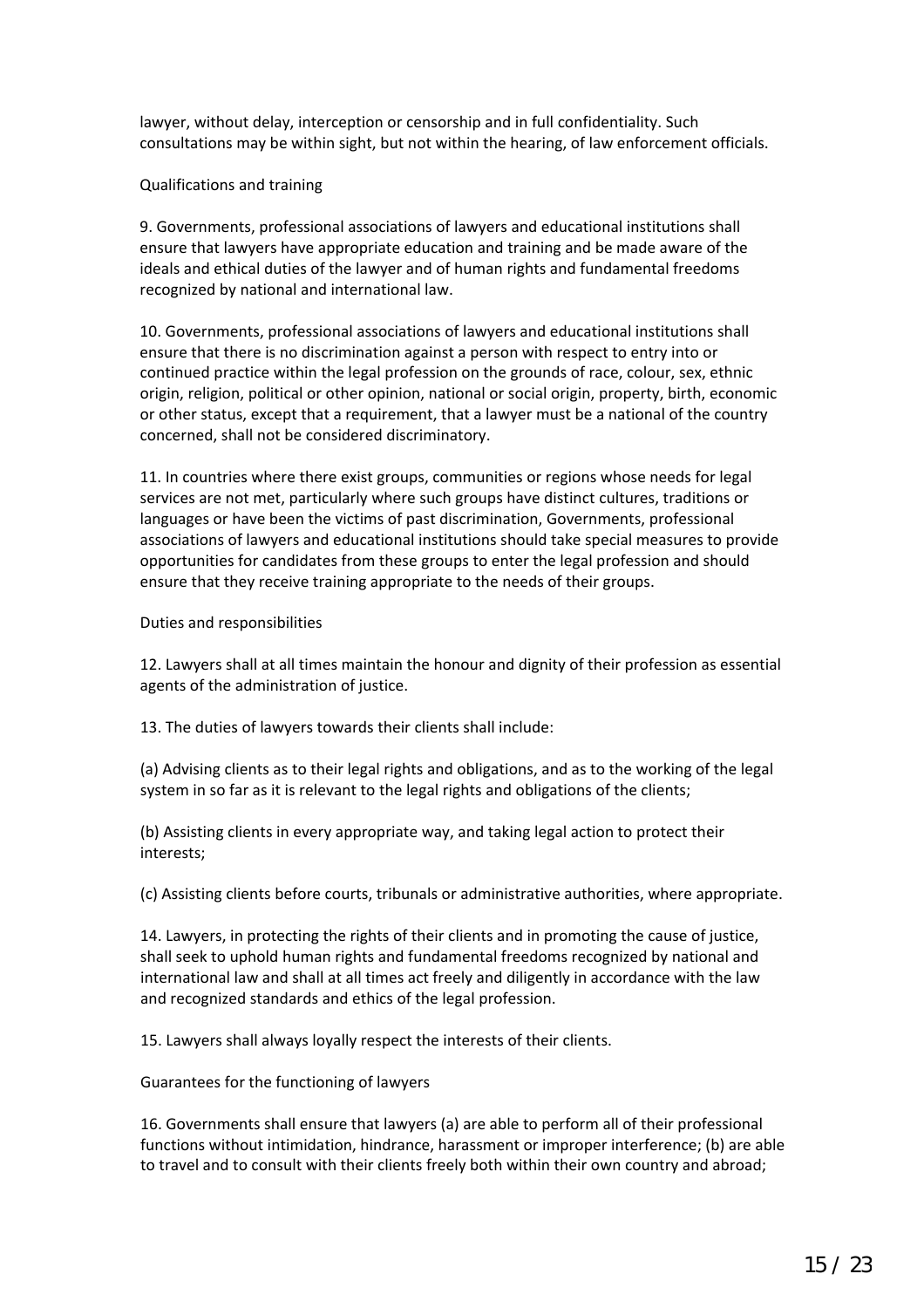and (c) shall not suffer, or be threatened with, prosecution or administrative, economic or other sanctions for any action taken in accordance with recognized professional duties, standards and ethics.

17. Where the security of lawyers is threatened as a result of discharging their functions, they shall be adequately safeguarded by the authorities.

18. Lawyers shall not be identified with their clients or their clients' causes as a result of discharging their functions.

19. No court or administrative authority before whom the right to counsel is recognized shall refuse to recognize the right of a lawyer to appear before it for his or her client unless that lawyer has been disqualified in accordance with national law and practice and in conformity with these principles.

20. Lawyers shall enjoy civil and penal immunity for relevant statements made in good faith in written or oral pleadings or in their professional appearances before a court, tribunal or other legal or administrative authority.

21. It is the duty of the competent authorities to ensure lawyers access to appropriate information, files and documents in their possession or control in sufficient time to enable lawyers to provide effective legal assistance to their clients. Such access should be provided at the earliest appropriate time.

22. Governments shall recognize and respect that all communications and consultations between lawyers and their clients within their professional relationship are confidential.

Freedom of expression and association

23. Lawyers like other citizens are entitled to freedom of expression, belief, association and assembly. In particular, they shall have the right to take part in public discussion of matters concerning the law, the administration of justice and the promotion and protection of human rights and to join or form local, national or international organizations and attend their meetings, without suffering professional restrictions by reason of their lawful action or their membership in a lawful organization. In exercising these rights, lawyers shall always conduct themselves in accordance with the law and the recognized standards and ethics of the legal profession.

Professional associations of lawyers

24. Lawyers shall be entitled to form and join self‐governing professional associations to represent their interests, promote their continuing education and training and protect their professional integrity. The executive body of the professional associations shall be elected by its members and shall exercise its functions without external interference.

25. Professional associations of lawyers shall cooperate with Governments to ensure that everyone has effective and equal access to legal services and that lawyers are able, without improper interference, to counsel and assist their clients in accordance with the law and recognized professional standards and ethics.

Disciplinary proceedings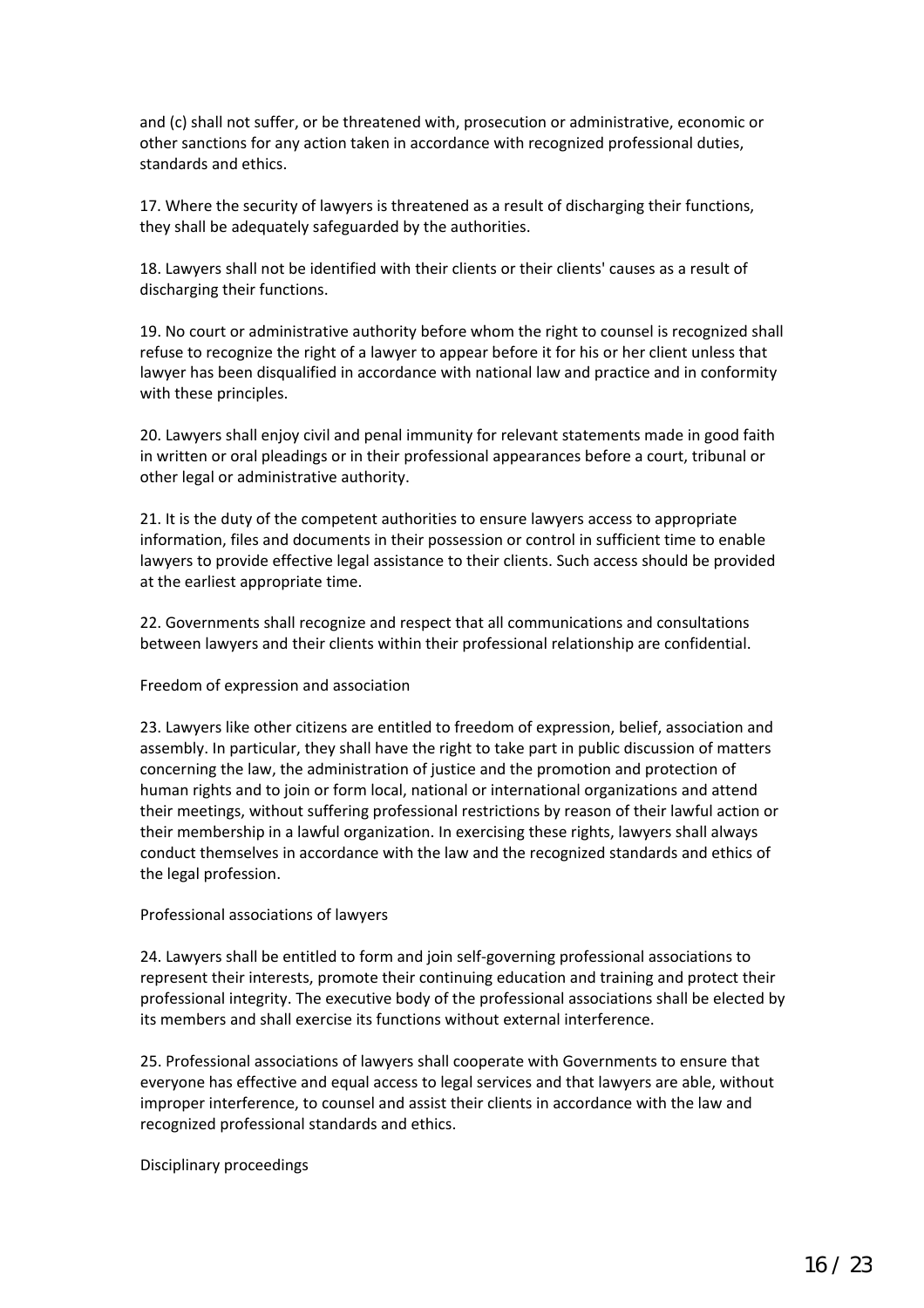26. Codes of professional conduct for lawyers shall be established by the legal profession through its appropriate organs, or by legislation, in accordance with national law and custom and recognized international standards and norms.

27. Charges or complaints made against lawyers in their professional capacity shall be processed expeditiously and fairly under appropriate procedures. Lawyers shall have the right to a fair hearing, including the right to be assisted by a lawyer of their choice.

28. Disciplinary proceedings against lawyers shall be brought before an impartial disciplinary committee established by the legal profession, before an independent statutory authority, or before a court, and shall be subject to an independent judicial review.

29. All disciplinary proceedings shall be determined in accordance with the code of professional conduct and other recognized standards and ethics of the legal profession and in the light of these principles.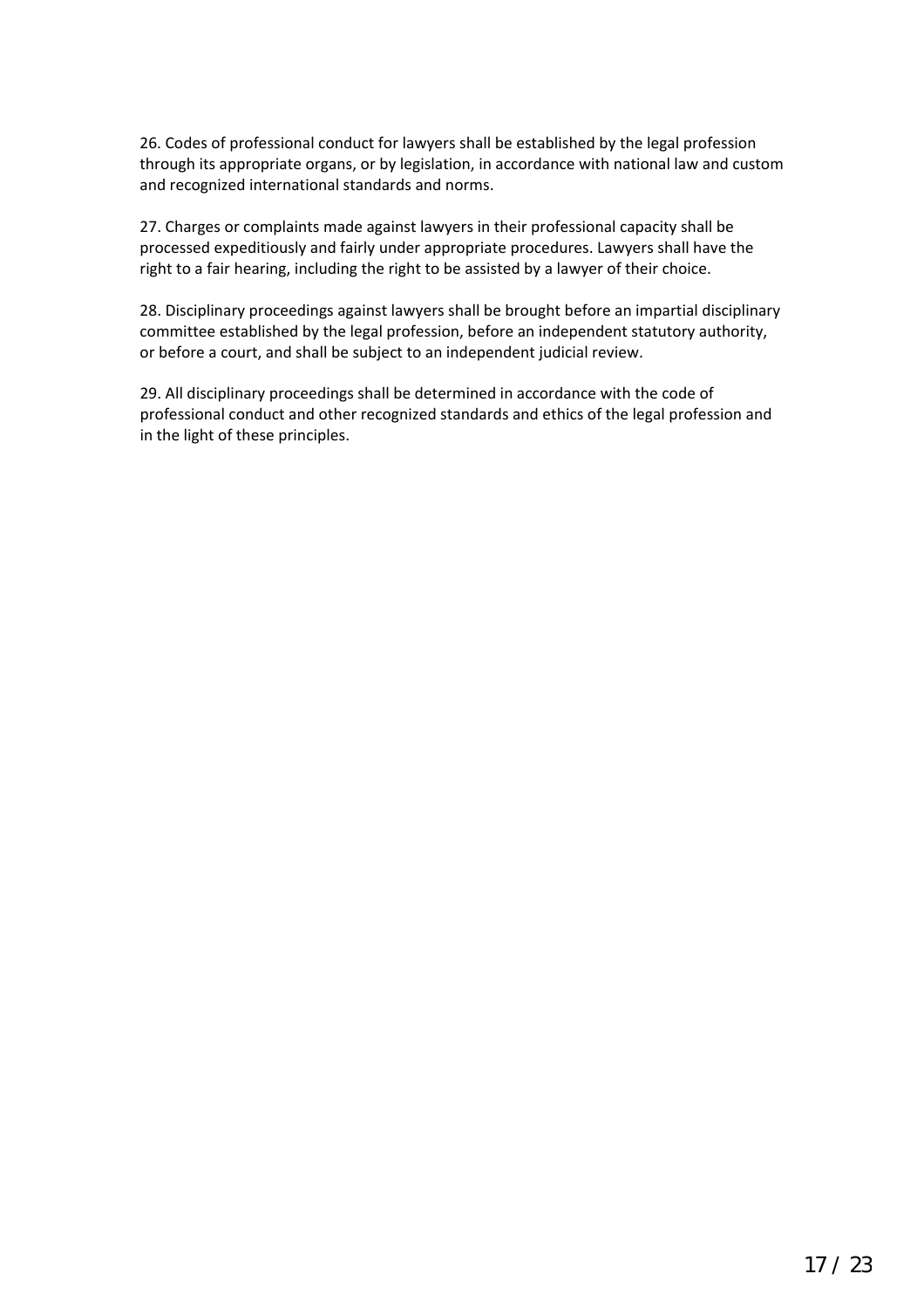Opinion on Matters to Be Included in the Kyoto Declaration at the  $14<sup>th</sup>$ United Nations Congress on Crime Prevention and Criminal Justice

> April 18 2019 Japan Federation of Bar Associations

The Japanese Federation of Bar Associations (the "JFBA") urges representatives of the participating countries of the 14th United Nations Congress on Crime Prevention and Criminal Justice (hereinafter referred to as the "Kyoto Congress") held in 2020 to include the following in the Kyoto Declaration to be adopted in Congress:

- 1 It shall be reaffirmed that the roles of lawyers, key players in criminal justice, are essential to the promotion of human rights, the rule of law and culture of lawfulness, and the maintenance and development of criminal justice in harmony with sustainable development, and the following objectives shall be addressed:
	- (1) Make it known once again that all States, including the judiciary, should comply with the Basic Principles on the Role of Lawyers adopted at the 8th Congress (hereinafter referred to as the "Basic Principles") as the minimum standards of criminal justice in all States.
	- (2) Consider international mechanisms to ensure that basic principles are observed in each State, in consultation with international professional associations of lawyers and national bar associations.
- 2 The Basic Principles shall be expanded to include that one of the roles of bar associations and other professional associations of lawyers in fulfilling the roles of the lawyers set forth in the preceding paragraph is to protect and defend its members against inappropriate restrictions or violations to lawyers, and that the roles of such bar associations and other professional associations of lawyers should be protected by national law.
- 3 In order to realize the 2030 Agenda for Sustainable Development (hereinafter referred to as the "2030 Agenda") in the field of criminal justice, the following objectives shall be addressed:
	- (1) It shall be the duty of the State to realize a society in which a person who commits a crime can reintegrate themselves into society.
	- (2) In all penal institutions, treatment of detainees will be realized in compliance with the "United Nations Standard Minimum Rules for the Treatment of Prisoners" (hereinafter referred to as "the Nelson Mandela Rules").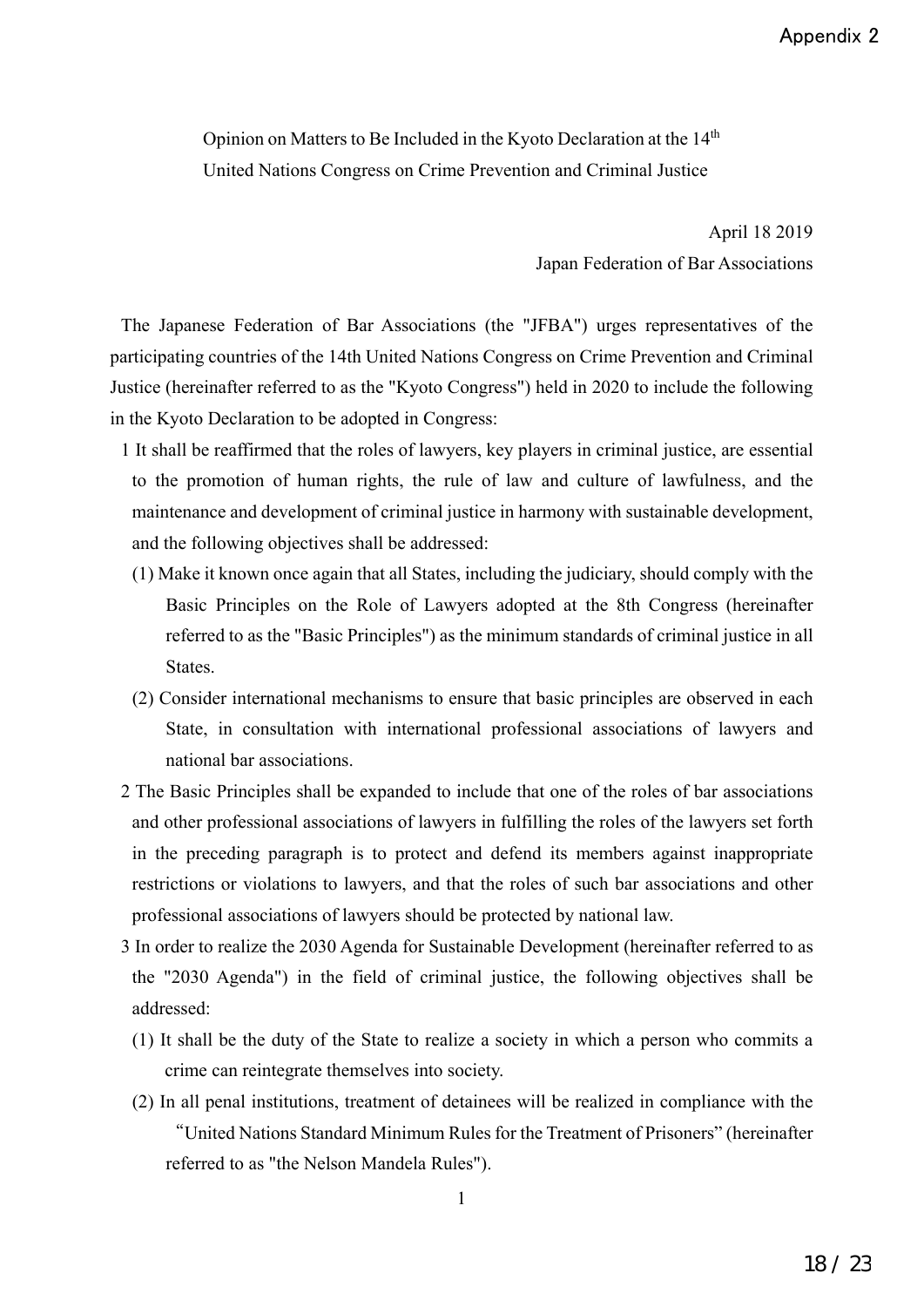(3) Forced labour in prisons should be abolished.

- 4 The death penalty system should be abolished as soon as possible in the international community. In addition, the implementation of the death penalty should be suspended until the death penalty system has been abolished.
- 5 Effective civil participation shall be promoted in education and in all sectors of society to create a society resilient to crimes, and the following shall be addressed:
	- (1) To develop awareness-raising programmes for thinking about specific challenges and issues through dialogue and discussion in light of legal values such as human rights and the rule of law, and to promote the culture of lawfulness.
	- (2) Promote educational practices for coordinating and resolving social conflicts through mechanisms of dialogue and community participation.

Reason for the opinion

1 Reason for point 1 of the opinion

(1) Background for the Adoption of the Basic Principles and Its Necessity

The Basic Principles were adopted at the 8th Congress in 1990 to recognize the lawyers' vital roles in ensuring rights in a Criminal Procedure approved for all persons (Principles 1 and 4), and to support the efforts of UN Member States to promote and ensure the proper role of lawyers (preamble of the Basic Principles). Thereafter, the Basic Principles have become international standards for protecting the activities of the lawyers and have been applied as norms by the UN Human Rights Council's Special Rapporteur on the independence of judges and lawyers, as well as in human rights treaty bodies and regional human rights treaty bodies. In the Doha Declaration adopted at the 13th Congress in 2015, the objective is "to ensure that our criminal justice system is effective, fair, humane and accountable, and to provide access to justice to all" (the first sentence of the preamble), and the establishment of the roles of the judicial actors, including lawyers, continues to be one of the key objectives of the Congress.

(2) Present state of operation of the Basic Principles (reason for opinion 1(1) and (2)

Despite the adoption of the Basic Principles, there still exist situations in which, as a result of discharging lawyers' functions, governments interfere with lawyers improperly with intimidation, hindrance, and harassment and further impose sanctions such as arrest, prosecution or deprivation of qualification, or situations in which governments fail to safeguard lawyers adequately where their security is threatened as a result of discharging their functions.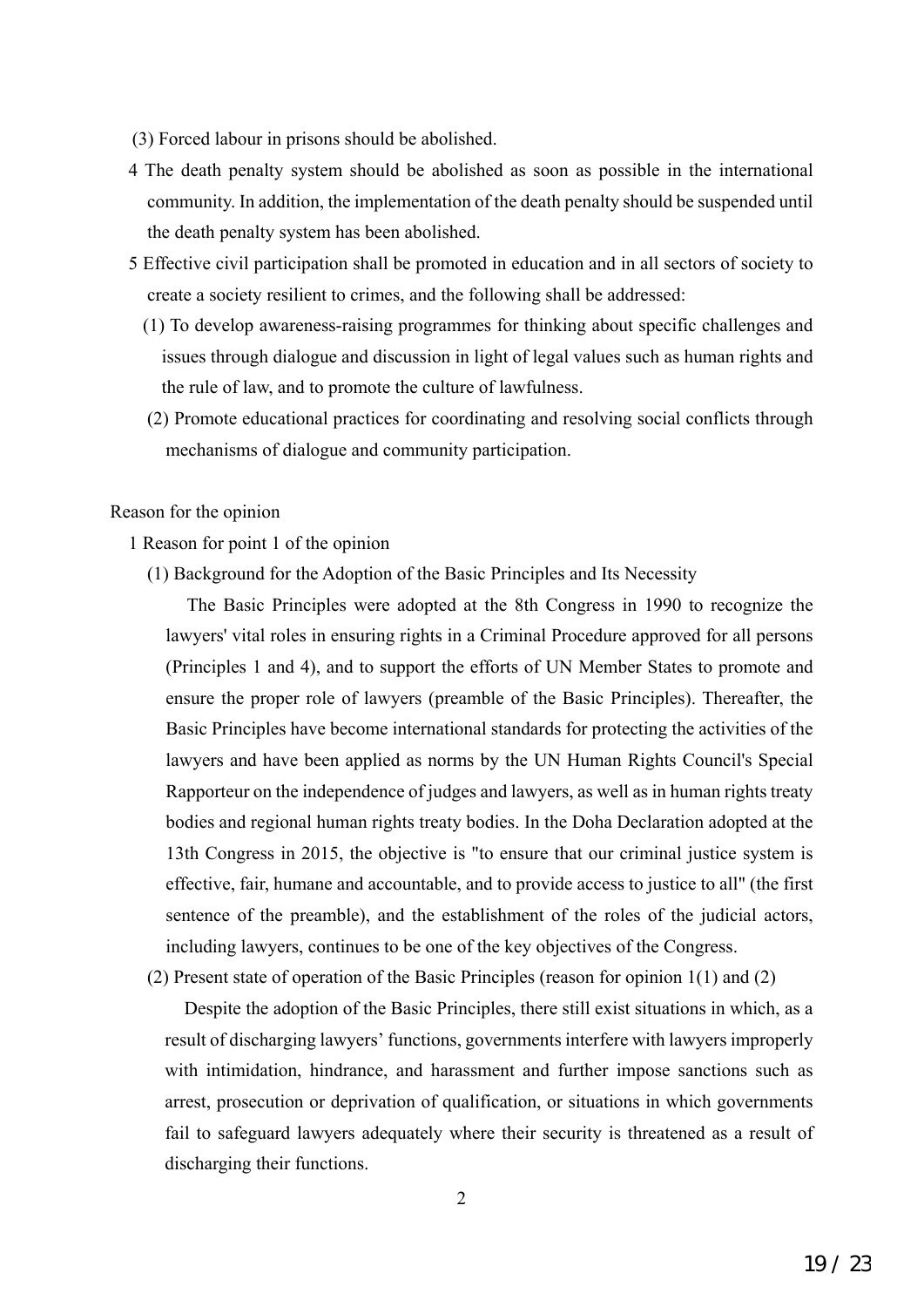In order to eliminate such situations, it is necessary to disseminate the Basic Principles to internal agencies of all States, and consideration should be given to establishing a monitoring mechanism for implementation not only in the human rights organs, but also in the criminal justice organs of the United Nations.

2 Reason for point 2 of the opinion

To protect lawyers from undue interference by governments and societies, bar associations and other professional associations of lawyers can play effective roles. In this regard, a resolution was adopted at the 7th Congress in 1985 prior to the adoption of the Basic Principles, which included "aware[ness] that bar associations and other professional associations of lawyers have a vital role and responsibility to strive to protect and defend their members against improper restrictions or infringements, as well as to uphold their professional ethics."1

However, the basic principles adopted did not include such roles that bar associations as such should play.

Thirty years after the adoption of the Basic Principles, the roles of the lawyers and bar associations for the protection of human rights of all people and expectations to them are increasing. In particular, in order to promote the culture of lawfulness approved in the Doha Declaration, and to realize the rule of law and equal access for all to justice, which is one of the goals of the 2030 Agenda (16.3), the Basic Principles need to develop further, incorporating these goals.

At present, the Council of Europe is drafting conventions to more effectively protect duties of lawyers in Europe, and international professional associations of lawyers with which the JFBA is affiliated with, such as the Council of Bars and Law Societies of Europe (CCBE), the Union Internationale Des Avocats (UIA), and the International Bar Association (IBA), are also involved in the drafting of these conventions<sup>2</sup>

 Therefore, this proposal is in line with the movement of those international professional associations of lawyers.

3 Reason for point 3 of the opinion

(1) Reintegration into society of a person who committed a crime (reason for opinion 3(1))

 1 Seventh Congress Resolution '18. Role of Lawyers'(A/CONF.121/22/Rev.1, Fourth paragraph of the preamble (pp.  $\overline{8}7-8$ )

<sup>2</sup> 'CCBE contribution on the proposed European Convention on the Profession of Lawyer 15/09/2017' https://rm.coe.int/ccbe-contribution-european-convention-profession-lawyer-20170915-

eng/168078f2f6https://rm.coe.int/ccbe-contribution-european-convention-profession-lawyer-20170915 eng/168078f2f6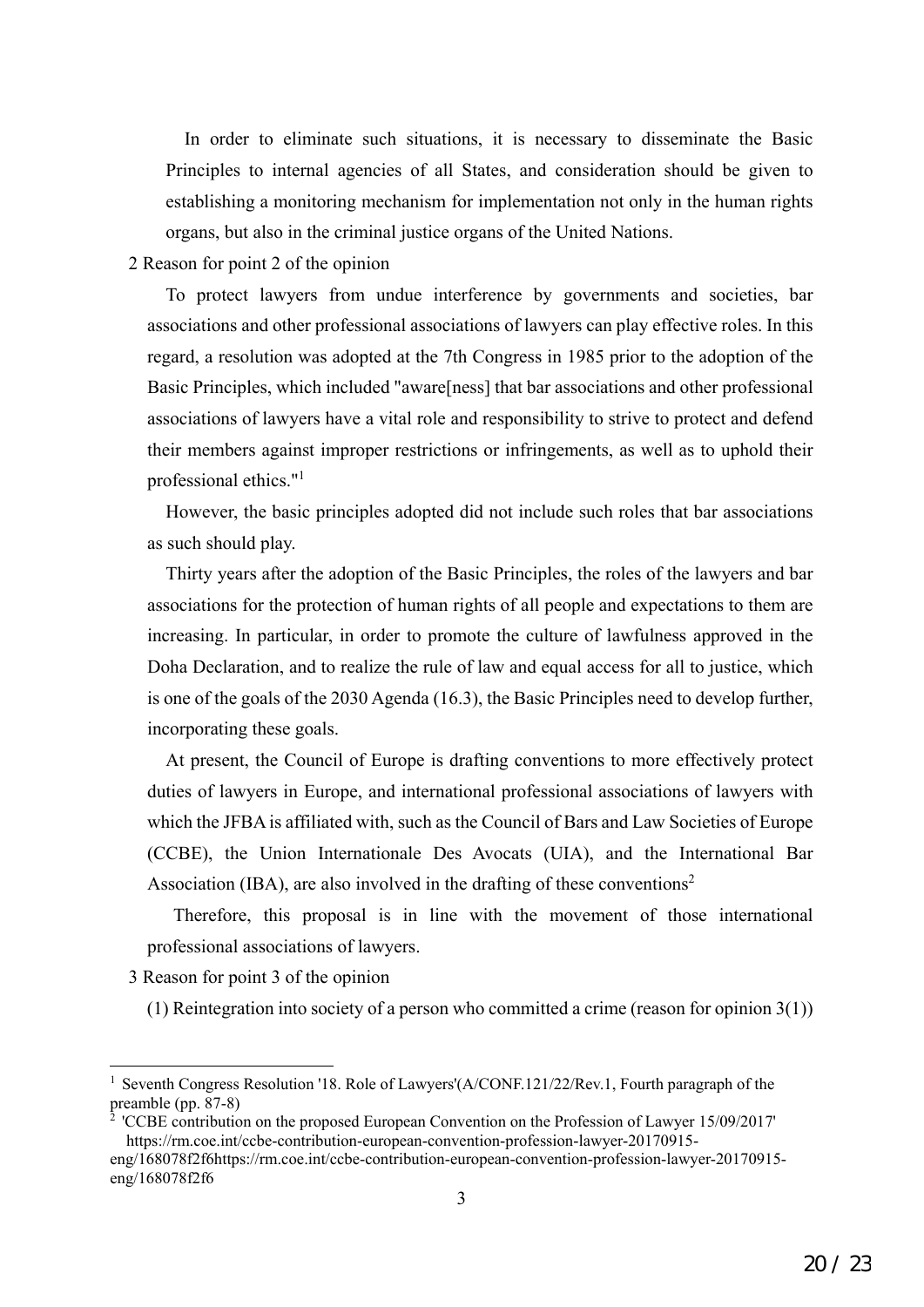In the introductory part, the 2030 Agenda declares: "As we embark on this great collective journey, we pledge that no one will be left behind. Recognizing that the dignity of the human person is fundamental, we wish to see the goals and targets met for all nations and peoples and for all segments of society. And we will endeavour to reach the furthest behind first" (paragraph 4). The Nelson Mandela Rules also state that "Those purposes [to protect society against crime and to reduce recidivism] can be achieved only if the period of imprisonment is used to ensure, so far as possible, the reintegration of such persons into society upon release so that they can lead a lawabiding and self-supporting life" (Rule 4). Therefore, the social reintegration of a person who has committed a crime is an important duty of States.

(2) Necessity of compliance with the Nelson Mandela Rules (reason for opinion 3(2))

On May 22, 2015, the Commission on Crime Prevention and Criminal Justice adopted the Nelson Mandela Rules. However, treatment in penal institutions has not been consistent with the Nelson Mandela Rules, and compliance with the rules has not been realized in many countries. Among the 17 goals of the 2030 Agenda, measures should be taken at penal institutions, which could be said to be the most cruel environments, for 1 (No Poverty), 2 (Zero Hunger), 3 (Good Health and Well-Being), 4 (Quality Education), 5 (Gender Equality), 6 (Clean Water and Sanitation), 8 (Decent Work and Economic Growth), 10 (Reduced Inequalities), and 16 (Peace, Justice and Strong Institutions).

(3) Abolition of Forced Labor in Prisons (Reason for Opinion 3(3))

Article 6 of the International Covenant on Economic, Social and Cultural Rights stipulates that "States Parties to the present Covenant recognize the right to work, and take appropriate measures to safeguard this right, including the right of everyone to the opportunity to earn a living by work which he freely chooses or accepts." The 2030 Agenda also sets out the term "to eradicate forced labour" as Target 8.7. In addition, the above-mentioned Nelson Mandela Rules warn against aggravating the suffering inherent in such a situation (Rule 3), and the Doha Declaration also looked forward to action based on Mandela Rules (Paragraph 6). The JFBA has already adopted the "Declaration Calling for Reform of the Penal System Including Abolition of the Death Penalty" at its Conventions on the Protection of Human Rights held on October 7, 2016, and has called for the abolition of forced labour. Therefore, it should be declared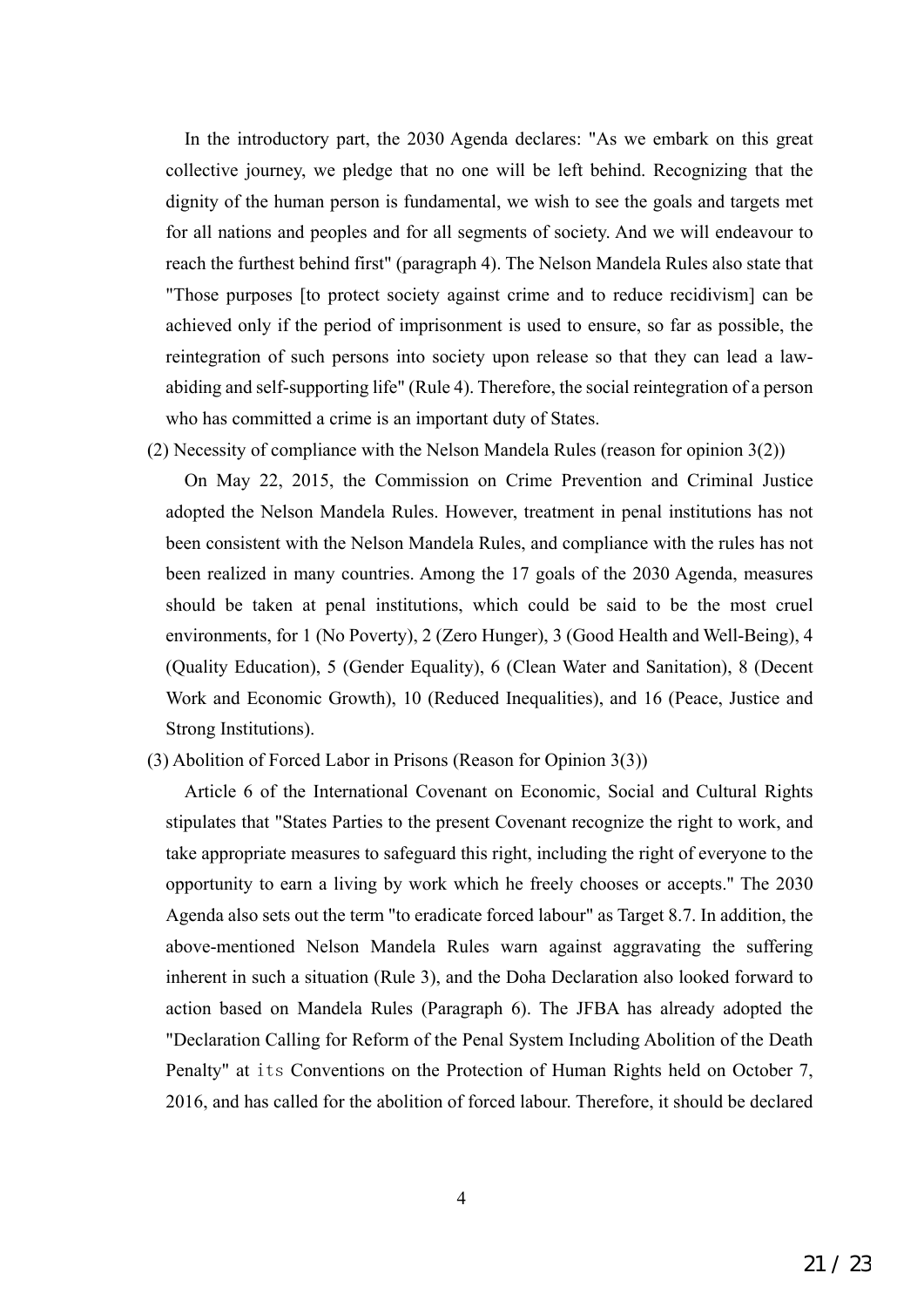with the goal of eliminating forced or compulsory labour.<sup>3</sup>

4 Reason for point 4 of the opinion

The penal system should be " treated with the respect due to their inherent dignity and value as human beings" (Rule 1 of the Nelson Mandela Rules), even if it is taken into account from the viewpoint of responding to crimes and general prevention and special prevention, and should be conducive to the social inclusion and reintegration of offenders into a free society as well as to the restoration of their humanity.

However, the system of the death penalty completely excludes those who committed the crime from society, and it is against the object of the appropriate punishment as mentioned above.

In the international community as well, the number of countries abolishing the death penalty system has been increasing, and 142 countries (71% of the world total) have abolished the death penalty, including de facto abolishing countries that have not implemented the death penalty for more than 10 years.

While in the past Congress has adopted a number of instruments on the treatment of prisoners since its first meeting, many statements in support of the abolition of the death penalty and moratorium were made in the previous 13th Congress, in particular by the European Union.

The points above-mentioned, therefore, should be included in the Declaration of the Kyoto Congress in order to make it clear that the death penalty system is contrary to object and essence of the appropriate punishment, and that the abolition of the death penalty system needs to be a "standard or norm of the international community."

5 Reason for point 5 of the opinion

1

The Kyoto Congress's overall theme is "Advancing crime prevention, criminal justice and the rule of law: towards the achievement of the 2030 Agenda," and it lists, as one item of its agenda, "Considering Social, Educational, and Other Related Measures in Accordance with the Doha Declaration" to promote the rule of law. In order to create a society resilient to crimes, it is necessary to eliminate fragmentation by encouraging effective civil participation and social inclusion in all sectors, and as a concrete measure, an approach based on education is important.

The Doha Declaration states that it "support[s] the development and implementation of consultative and participatory processes in crime prevention and criminal justice in order

<sup>&</sup>lt;sup>3</sup> JFBA's Declaration Calling for Reform of the Penal System Including Abolition of the Death Penalty (October 7, 2016)